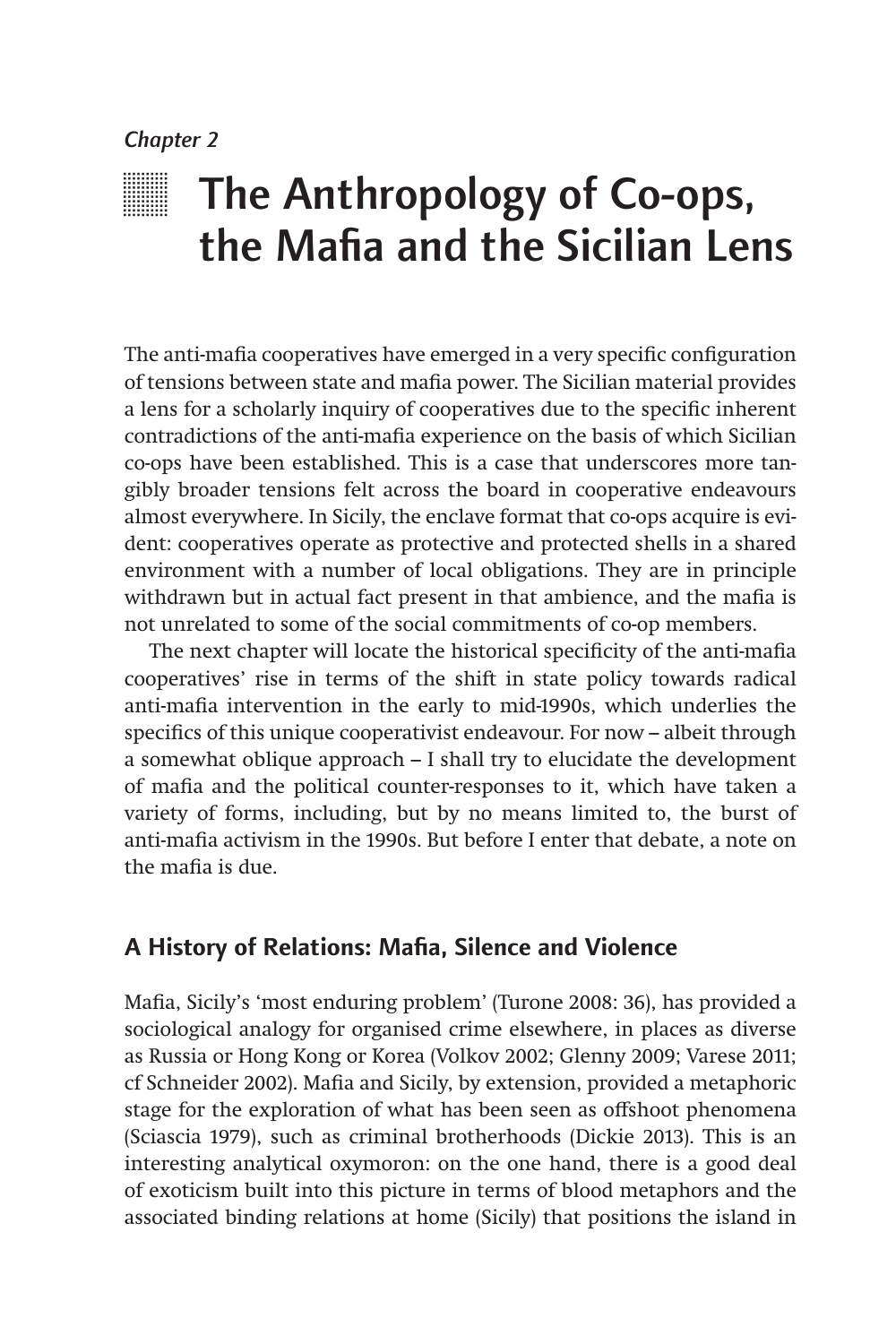the grand narrative of passé honour and shame exegeses. On the other, there is the problem of rushing to apply codes and a history of political economy to places immensely different from Sicily. While addressing the latter problem would extend beyond the scope of this book, the former can be tackled by spending some time to scrutinise what in my view are some of the most stimulating ideas on contemporary Sicily.

The rigidity of analyses viewing mafia as 'blood familism' in an array of kinship metaphors is still part of the scholarly routine partly because the regional familialist discussion has been at the centre of certain analyses of mafia, including those of anti-mafia magistrates (Falcone 1993). A Siculo-pessimism, to coin a term recalling Afro-pessimism, echoes the fatalistic views of many native authors. Classic Sicilian authors present fatalistic, albeit complex, views of the island population's attitudes to legality and organised crime. Giovanni Falcone, the significant state prosecutor of the mafia, felt he was 'an instrument of the State in a *terra infidelium*' (1993: 9), adding that 'the culture of death does not solely belong to the mafia: all of Sicily is impregnated with it' (1993: 73). Literary works also associate Sicily with impeded social change and inertia, often resorting to essentialisms. Sciascia (1996) saw the playwright Pirandello's sense of the material world as a pseudoreality obfuscating true relations (an idea commonly known as 'pirandelism'), and 'pirandelism' as a metaphor for Sicily.

Fighting against a straw man of static 'familism' to promote civic trust as a replacement for familial loyalty (and, almost by immediate association, mafia) has dominated much of the literature on Italy, and indeed Sicily, and its mafia issue (Gambetta 1996; Gunnarson 2008). Italian sociologists have even suggested the 'return of amoral familism' in Sicily (Principato and Dino 1997). State agents also employ ideas about 'the mafia mentality "inside" the [southern Italian] family' (Jamieson 2000: 156–57). Historians, in accounting for change, have challenged (Bell 2007) the 'honour' idea as a distinctive mafia tradition (Calderone and Arlacchi 1993; Gilmore 1987). And, of course, related to the critique of assumptions about the persistence of an immobile, change-resistant world of 'tradition', anthropologists have also questioned the essentialisation of Sicily and the South in much debate (Blim 1998; Saunders 1998; cf. Whyte 1944).

In Sicily, life with and around the mafia is, for many, an everyday reality; mafia's *omertà* is fused and shared in wider settings than the Cosa Nostra echelons (Di Bella 2011). While secrecy binds together other kinds of brotherhoods in the Italian and European context at large (Mamhood 2013), the specifics of omertà have a particular history and are indeed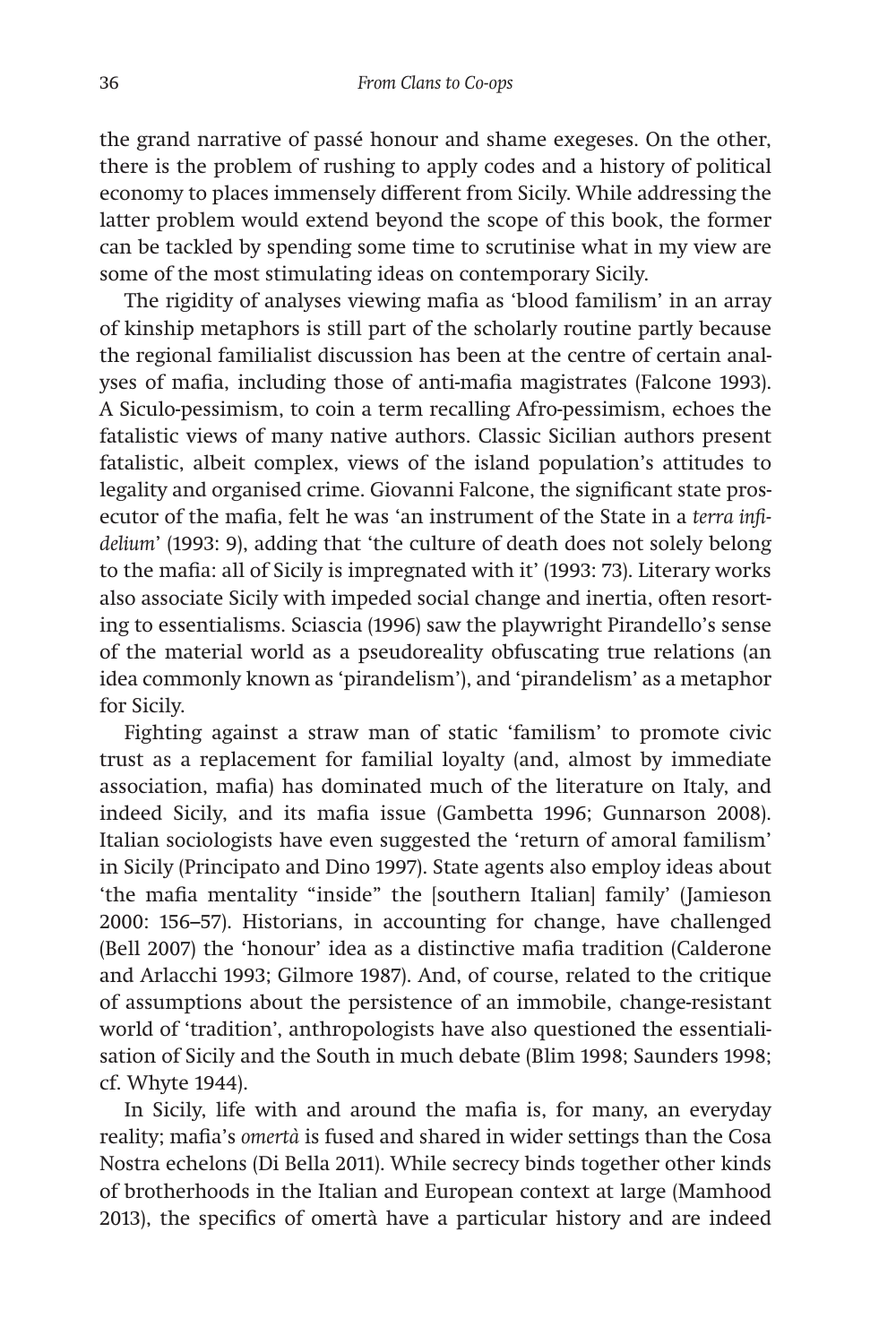associated with a sense of personhood that is at the root of our anthropological priorities in terms of mafia (Rakopoulos 2017c). The intellectual project of unpacking the mafia's mystique can be traced to the history of the first serious anthropological studies on the phenomenon, notably the ethnographic work of Anton Blok and, although in passing, Jane and Peter Schneider. Both approaches, parallel but also inter-complementary, have proposed dynamic historical explanatory schemes that account for continuity and change in ways that re-situate perceived ideas of tradition. Blok (1974) focused attention on configurations of different levels of power, while Schneider and Schneider called upon world-systems theory to understand the mafia as itself undergoing a constant 'transformative experience' (Schneider and Schneider 1976; 1999; cf Dino 2002 and Wallerstein 1974). They meanwhile focused on 'cultural codes' where the meaning of change is figured in relation to (not temporal but social) continuities in values (1976: 81). In this way, these approaches have formed a sort of intellectual diarchy, one approach drawing on the political and power side of things, while the other more attentive to political economy processes. I draw on both these paradigms due to their enduring relevance, as well as on some Italian sociologists and historians' work. The anthropology of the mafia, though much smaller in scope than sociological accounts (Santoro 2011), is revealing for the precious socio-cultural nuances needed to conceptualise the phenomenon, evident in this ethnography as well.

For instance, I take up Schneider and Schneider's cultural codes idea not only to denote continuities of local codes with *anti-mafia* rather than mafia values but also to position certain local practices in the context of dynamic activities. I also build on the Schneiders' use of the notion of 'broker capitalism' (1976: 160) to explore the dual position of Spicco Vallata *mafiosi* as longstanding patrons and subsequently brokers in Sicilian cooperativism. As it has been recently pointed out, both Blok and the Schneiders saw mafia not as 'a state of exception [but] as a normalised system of violent capitalist accumulation' (Watts 2016: 76n15).

In this vein, historians and anthropologists have also argued that the mafia rose through Sicily's dislocated route towards modernisation (Li Causi 1985; Blok 2000; Schneider and Schneider 2003; Dickie 2004; Lupo 1993; 2011; 2015). This stance positions the organisation in a broader, global network of power, deterritorialising it, in a sense. Its entrepreneurial spirit should not be understood as a break with 'tradition' and local codes that vary from place to place; indeed, who negotiates and promotes 'tradition' can be surprising (cf Sorge 2008). While racketeering is mafia's main source of income in Palermo, where an esti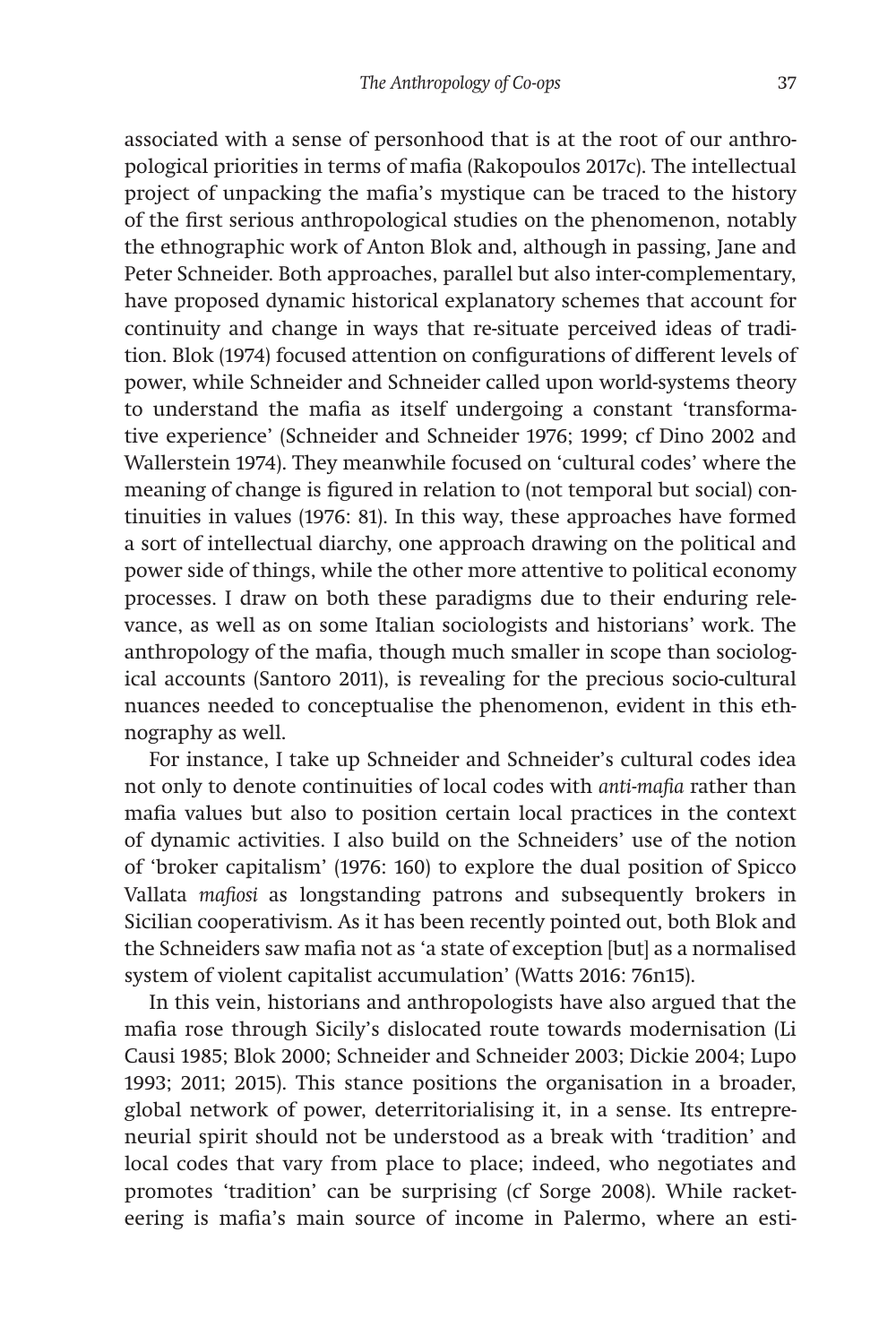mated 80 per cent of small businesses pay the organisation a monthly *pizzo,* San Giovanni's local *mafiosi* had never really imposed a full-on racketeering strategy. (Controlling local territory in San Giovanni, as evidenced in this book, has drawn more on interpersonal dependencies of local power.) In the same time, the insight on mafia and modernisation continues to be a useful conceptual framework in the context of the island's ongoing experience of continual change under anti-mafia and post-mafia influence (Davis 1996; Schneider and Schneider 2006; Rakopoulos 2014a).

We should note the consistency of the mafia's power project with broader workings of capitalism at large, further decolonising the mafia (Schneider and Schneider 2011). The Schneiders' long-standing engagement with Sicily and mafia has evolved from an initial Hobsbawmian rebel-focusing idea to one that, to an extent, adds nuances to political economists' ideas on mafias as

'industries of protection.' Although this position remains open to debate, particularly with regard to the interplay of political and economic elements, it opens the door to conceptualising the mafia as a normal facet of capitalism, no more outside its political economy than the other capitalisms to which we add such qualifiers as 'merchant,' 'industrial,' 'finance,' 'proto,' or 'crony.' (Schneider and Schneider 2004: 18)

In this move, the scholarly stance towards *mafiosi* gradually shifted overall. The mafia were considered primitive rural rebels in the 1960s (Hobsbawm 1963: 30–56), an idea that interlocks with Eric Wolf's writings on irregular peasant revolts (1969). The intellectual inquiry changed since, but when this exact 'shift' took place on the ground would be harder to define. Indeed, it is debatable if there was ever a real shift into a 'mafia spirit of capitalism' (Arlacchi 1982) on the ground, in terms of the actual mafia doings, amidst the opaque ocean of the mysterious ways of the 'logic of capital<sup>1</sup>' (cf. Harvey 2011). The 1980s' escalation of heroin trafficking and violent feuds might provide a starting point to what is now understood as the emerging paradigm of seeing mafia and capitalism together. But what we do know for sure is that the mafia's past is not pre-modern and archaic. The mafia has been *part* of modernisation, not a hindrance to it, investing capital, capitalising and indeed influencing, for instance, regional policies and institutional changes, such as the 1950s agrarian reform (see chapter 3; an interesting comparative exercise is to think back to the Mexican reform, as per Gledhill 1991; Nuijten 2003).

The historian Salvatore Lupo disagrees with Arlacchi's emphasis on a sudden mafia modernisation, noting that *mafiosi* were active members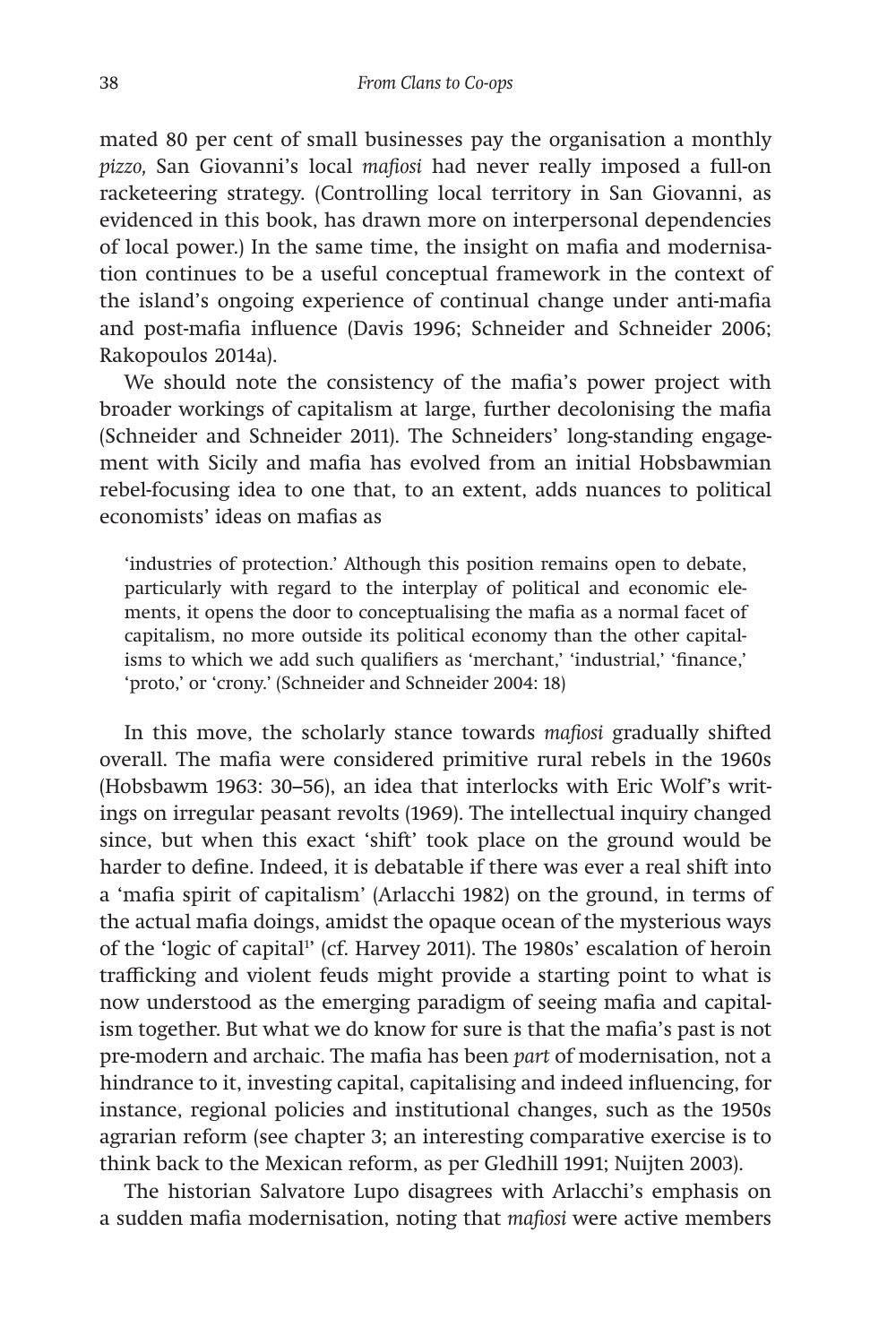of the Sicilian bourgeoisie, leading cosmopolitan lifestyles. Telling is the story of Don Calò Vizzini, who reportedly took part in international meetings of the sulphur mine owners' association in London in the 1920s (Lupo 2011: 8), while *mafiosi*

were organisers of cooperatives and won much of their power base by serving as intermediaries in the transfer of land from the large landowners to the peasants and therefore by placing themselves firmly astride the collective movements precisely in the post-war years following the first and second world war. . . . They played a role that could not be imagined outside of the great political and social modernisation processes of the twentieth century. (2011: 9)

The mafia is modern, flexible and even aware of cooperativist paths to development (Rakopoulos 2017b). Santino tackles what he characterises the 'pseudo-dilemma' of Cosa Nostra's 'unicity' or 'plurality' (whether it is a monolithic organisation or a network), seeing these as integrated concepts (2007: 13). Movement of capital, resources and people constructs this integration across organisations and borders, as the mafia's internal centralisation and external fluidity is a relational networking system (Armao 2009: 47). Precisely seeing it as relational helps to demystify its allure and to grasp it beyond stereotypes of ancestral violence (Dickie 1999; Mangiameli 2000; cf. Gilsenan 1996).

Having said that, entrepreneurship thoroughly positions the organisation within the workings of modern phenomena. Many contemporary authors, then, refuse the depiction of mafia as a symptomatic survival of a 'traditional' past, proposing, rather, that the mafia bourgeoisie integrated Sicilian capitalism into world markets – for example, the rich *Conca d'Oro* was the mafia's cradle in the late nineteenth century (Dickie 2004: 102–6; Santino 1995; 2007). Lupo goes further, dissociating his position from that of Arlacchi to reject the 'archaic/entrepreneurial', old mafia/new mafia divide itself as a

naïve, all-inclusive model of modernisation [that] relegates culture, clientele and blood family ties to the traditional world, placing in the world of the present 'impersonal organisation', while instead the problem lies in understanding the complex interactions that exist, past and present, between the former elements and the latter institution. (2011: 23)

Following this idea, the anthropological concern of this book shows how kinship codes and strategies, for instance, can lock horns with novel cooperative institutions or with land property, with contradictory results in mafia and anti-mafia settings. By most accounts today, therefore, the organisation, due to the internal shifts of power and recurrence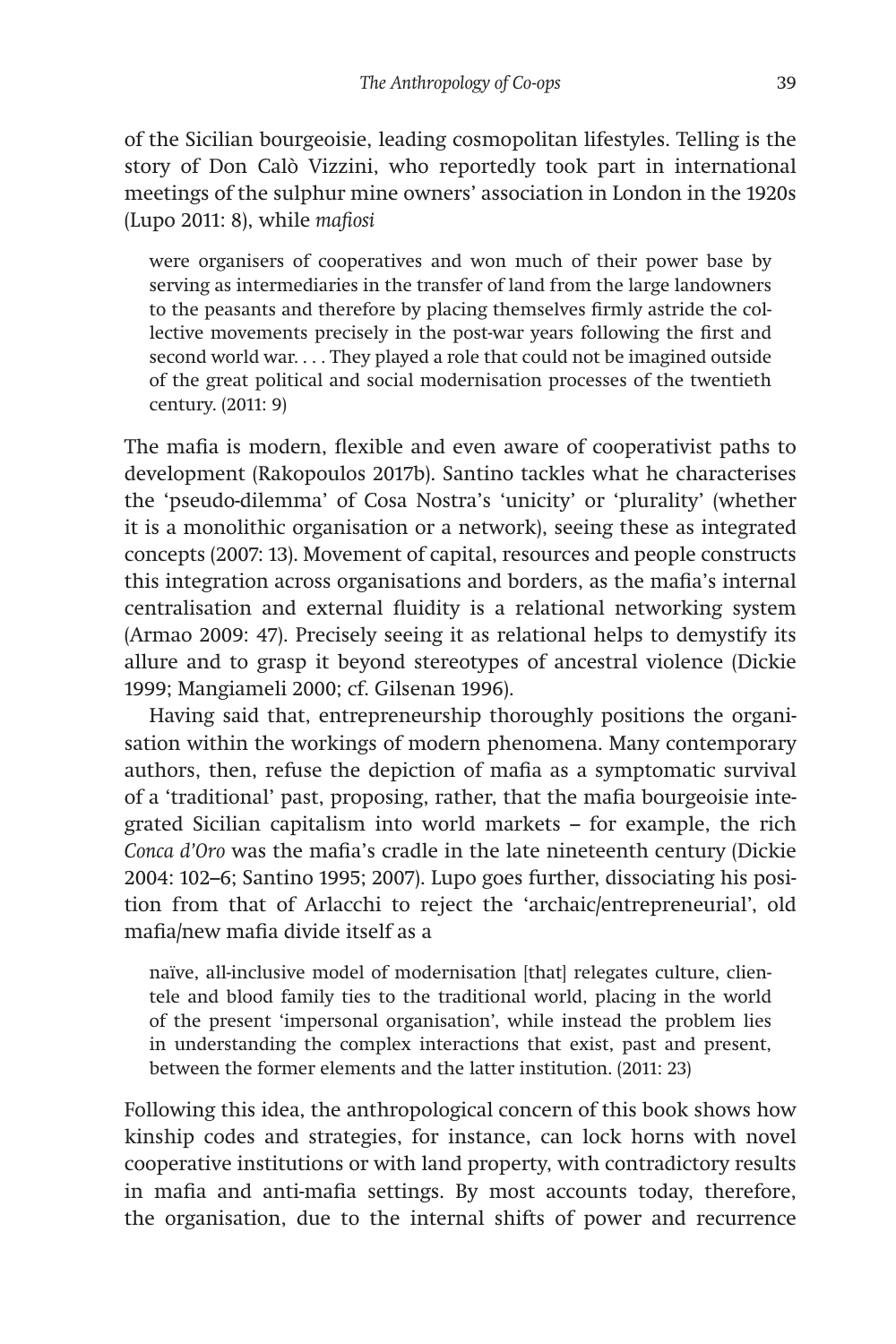to violence, has been gradually repositioned in the context of intricate capitalist processes, where territorial control remains central (like elsewhere in southern Italy, as per Pine 2012). I treat this stance as a vantage point from which we can appreciate the workings of mafia around the anti-mafia cooperatives and in Sicilian society at large. Alongside it, the anthropological encounter would treat the term 'mafia' as descriptive of both a structured organisation and of a hub of networks that pursues intimidatory activity by controlling a territory, in other words drawing on a degree of social consensus in a specific locality. Beyond the essentialisms of the '800 Barbetos', San Giovanni provides an excellent example of that form of actual territorial control (*controllo di territorio*, Santino 2007), a central notion of mafia dominance, often expressed through racketeering and intimidation. In San Giovanni, however, it meant a very low presence of racketeeting in a tightly knit community of shared interests between mafia and non-mafia individuals. It also meant historical fluctuations in terms of the mafia's strategic use of violence.

## **Two Points on Violence and Change**

Max Gluckman's anthropological project conceived of anthropology as the disciplinary study of modernity through the attention it pays to social crises and change (Kapferer 2005:86). The contemporary mafia's conduct (and the anti-mafia response) calls for attention to change. We would be doing the discipline a favor by not shying away from exploring the interplay of modernist interactions between the mafia and a set of relations, customs and institutions that constantly recompose it. To that avail, I would add two more points on this brief undusting of our mafia books, in the light of appreciating the mafia as a modern and modernist phenomenon, which is my main argument here.

The first point has to do with violence. Remaining fixed in a position that focuses upon the violence of the mafia as its only characteristic might be rooted in an episteme of discussing the mafia in terms of premodernity. Namely, underscoring violence as the quintessential mafia characteristic might not allow us to appreciate how mafia organisations can correspond with lawful and egalitarian forms. This analysis implicitly presents the mafia as a strictly unequal and hierarchical structure (Dino 2006), it posits the mafia outside the workings of Sicilian society, and remains oblivious to its protean nature, constantly undergoing *mutamenti –* transformations (Paoli 2001). In fact, the mafia's violence itself is ultramodern, indeed biopolitical, and fused with institutions of care in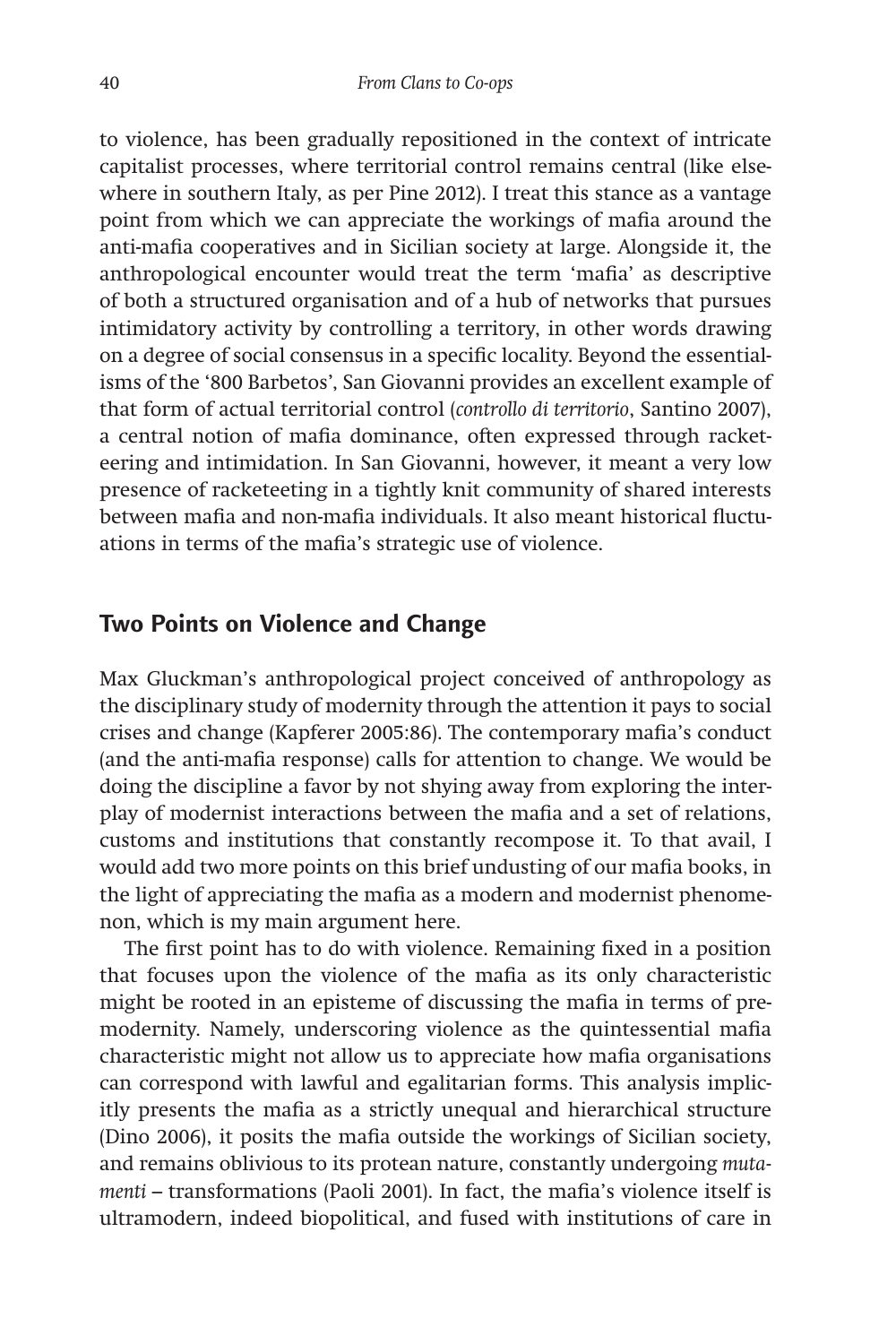Sicily, as in the case of a local hospital that Palumbo discusses (2009). The data discussed here takes consent, or at least coexistence, into account in order to understand how the mafia can tap into peasant struggles or even tolerate anti-mafia cooperativisation.

If given the opportunity, Sicilian anti-mafia co-op activists would spend hours narrating stories of violent mafia crime committed against innocents in Sicily. Undeniably, violence cannot be underestimated when analysing the mafia. The use of force is done strategically and is carefully invested since the mafia is a 'violence industry' (Santino 2007: xx; Dickie 2004: 47–54). Despite the fact that in the last twenty years mafia assassinations have been dramatically diminished, the lingering element in understanding (and fighting) the mafia is still *omertà* and the threat of violence (Coco 2013). Yet, the act of open violence is a strategy the organisation has moved away from (albeit it persists as the main way to solve inner tensions among different clans within it). While I was in the field, in 2009, 'only' two assassinations took place in San Giovanni. The man responsible, Peppe 'The Buffalo' Barbeto, seventy-eight years old, was arrested for the murder of two young burglars who defied the mafia's order and control over petty crime and attempted to break into rural houses. That same year in the neighbouring Consortium village Fonte, Domenico 'The Vet' Raccuglia, one of the five most important fugitives of Italy, was arrested in a year with no mafia violent crime in the area (Fagone 2009). This is in contrast to, for instance, 1995 when an estimated one hundred people died a violent death in that village alone, as I was told by locals.

The anti-mafia's spectacularisation of the mafia's violent past serves an ideological purpose. It provides a double reassurance: on the one hand, it presents the organisation as solely capable of hierarchical criminal acts; on the other, it leaves the population aside as victims of this process. It  $p$ resents Sicilians as a silenced majority<sup>2</sup> that rejects the mafia. The violent element here creates sharp differentiations; it acts as a distinction signifier, marking unequal relationships of victim and perpetrator, and postulating the mafia as a form of dominance. This view posits that the development of the mafia does not take place through consensual politics, and therefore no horizontal relationships were held between *mafiosi*  and other citizens. It therefore obfuscates a history of intricate collisions and class alliances that bred the Sicilian Cosa Nostra and other violent organisations.

Informants often mentioned to me how Sicilians called San Giovanni 'Kabul' or 'Beirut' during the mid-1990s: Giovanni Barbeto was still on the loose and even the army was stationed in the village to tackle the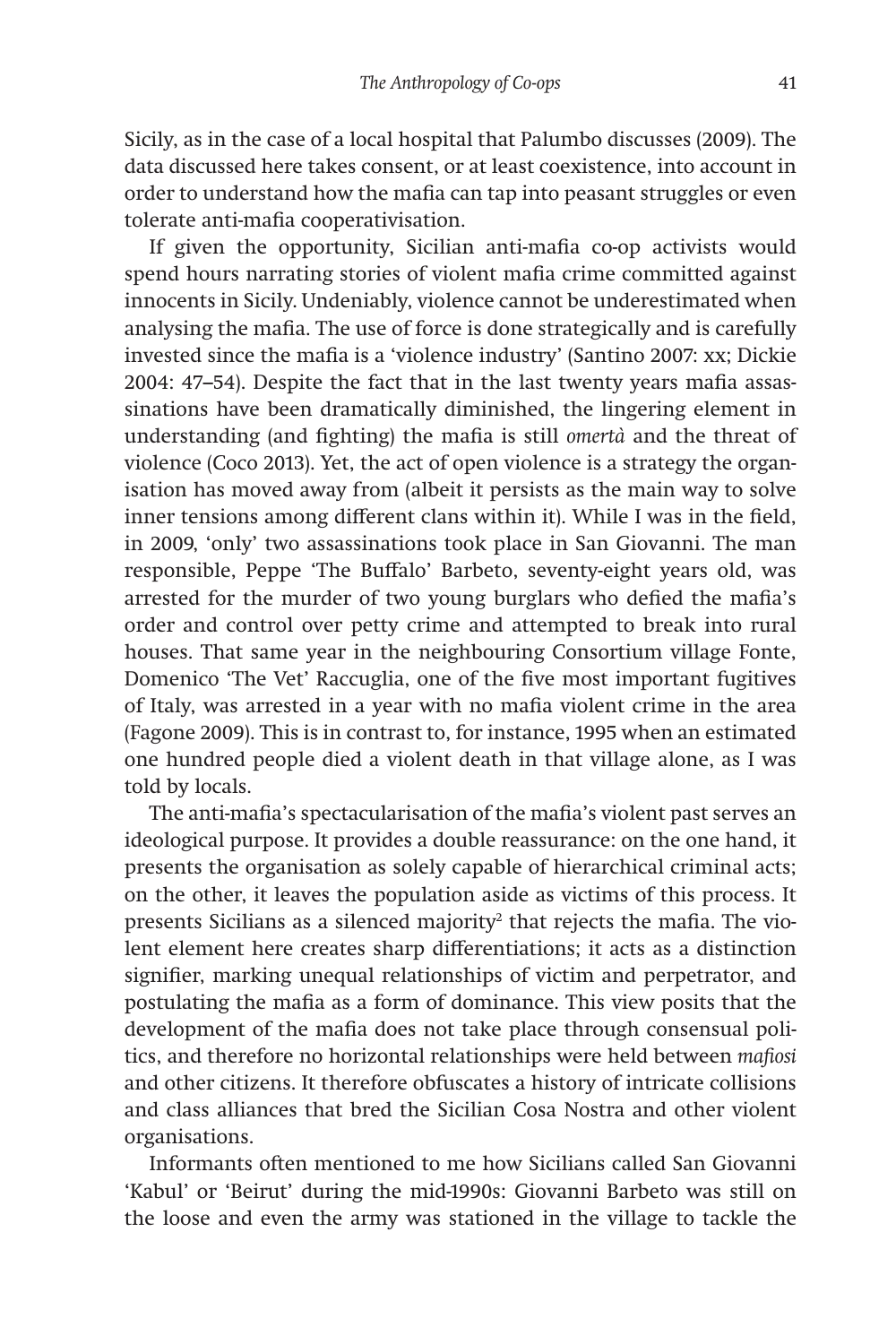mafia and imposing temporary curfews (Corrado 1998). With this recent backdrop in living historical memory for my research participants, by comparison my fieldwork took place in a period of virtually no mafia violent crime and, indeed, no protection racketeering. The decline of violence, however, did not imply that cooperative members were not afraid of retaliation for the fact that they were cultivating confiscated property. Interestingly, the fear of violence was also inversely proportionate to the degree of familiarity of a coop member with the local context. Specifically, administrators of the cooperatives were more sensitive to minor instances of mafia threats and, local workers argued, 'used them' to attract media attention to the anti-mafia cooperatives.

An example of this is how the Borsellino administrators reacted to a fire in their olive grove. Although the *Carabinieri* ruled out the possibility of mafia arson, a rock concert was quickly arranged to provide moral and material support to the 'co-op under threat': organised locally, the concert took place within a month of the fire. It featured rock star Ligabue (the Italian equivalent of Bon Jovi) and successfully yielded a fifty-thousand-euro profit. The singer publicly proclaimed his solidarity with the co-op and symbolically planted a young olive tree in the grove, surrounded by journalists and Libertà activists. However, the gesture did not find unanimous support among Borsellino members at the time: 'The point is to make money out of agriculture, not to make a fuss,' Manto, a Borsellino worker told me.

At this point I should stress that I am not suggesting that violence is not a component of the mafia here – and indeed a violence fused with state power, exercised through or in lieu of state violence, or as a proxy of it (Rakopoulos 2014a: 22; Palumbo 2009). But violence marks difference, affirming as 'it' does historical power and social control over the vulnerable in the midst of events thoroughly informed by stratification and potentially typified in the bureaucratic realm (Graeber 2012). This violence is associated with the confusion and mishaps of organised apparatuses committed to arranging and separating people taxonomically – the way the colloquial *mafioso* separates people into 'men' and 'sub-men' (Sciascia 1998).

Exhausting our analytical potential on the dividing feature of outright violence would exclude the possibility of accounting for the unexpected and paradoxical egalitarianisms where the mafia finds a place (Rakopoulos 2017b): the liminal position it maintains between practices of hierarchy and claims to equality. Instead, we might benefit from exploring the other side of mafia dominance and influence in Sicily and beyond – that is, to recall a Gramscian reasoning, through the taking over of local hearts and minds.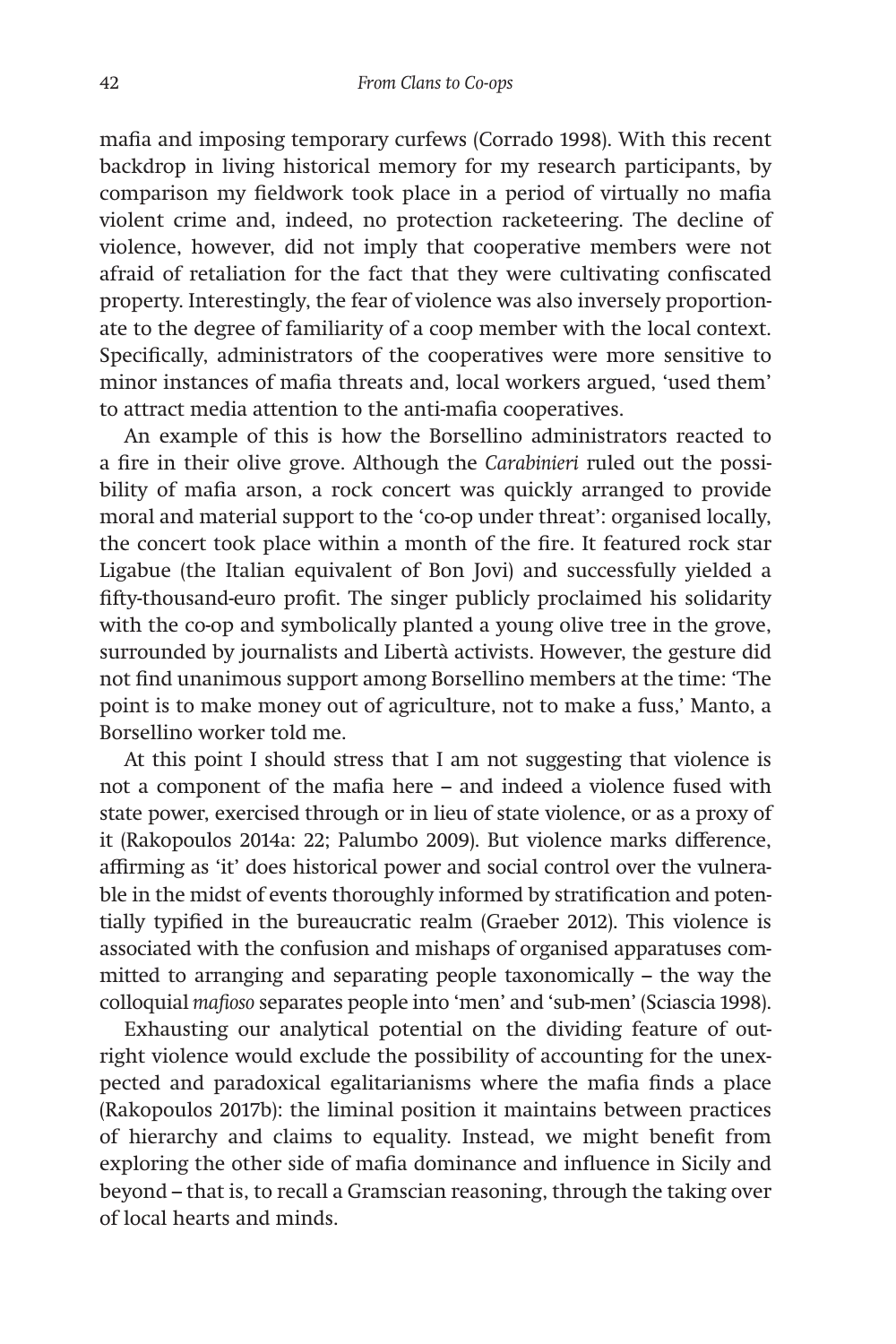The second Gluckmanian, as it were, point has to do with the fascinating qualities of the mafia to transmogrify and render itself an organisation in a constant state of change. In order to appreciate this more fully, we need to comprehend the ambiguities of the mafia's modernity as a historically dynamic institution (Sciarrone 2009: 45). This also includes the anti-mafia. The historical interrelationship of the mafia and anti-mafia is as old as each of them, and Cosa Nostra has been incorporating and constantly undergoing mutational change (Paoli 2001). Equally, the historical relationship between legal forms of economic organisation and the mafia is significant to galvanise the point about state and mafia being interlocked systems in several cases in Sicilian history. The mafia's peculiar capacity for and power of intimidation (Turone 2008), distinct from that of organised crime, implies the enduring organisation of efficient capitalist entrepreneurship that mobilises local networks, as well as the exercise of coercion.

But while Mafia entrepreneurialism is linked with violent capital accumulation (Saviano 2007: 17), rather than the distinctions imposed from the use of violence that affirms and reproduces social distance, consensus is also central to forging and solidifying mafia power. It is in the hunt of social consensus that the Mafia constantly changes, and violence becomes instrumental to that endeavour. Change and mutation is intrinsic to the ambiguities and secrecies pertaining to the mafia, as well as its ability to influence or even assume cooperative, entrepreneurial, even unionist forms in protean metamorphoses (see Rakopoulos 2017b). However, neither fully encroaching equality nor fully distancing itself from hierarchical underpinnings, *mafiosi*'s engagement with the horizontal arrangements of a cooperative takes us away from the conceptual binaries usually associated with egalitarianism and hierarchy. As follows from the above, the mafia is a thoroughly modern institution as well as a hub of networks that mobilises an array of relations in everyday life in Sicily and beyond.

It is in that context that it encounters the anti-mafia cooperative phenomenon, with a number of problems unfolding from their symbiotic and antagonistic relationship. In order to appreciate these issues, I would like to take a step back to see what it is we talk about when we talk about another modern institution that is at once localised and international: cooperativism. The idea and practice of cooperativism is not symptomatic to anti-mafia but indeed a central historical feature of it (see Rakopoulos 2014a). It is also, alongside anti-mafia, the other central tenet of this monograph, central to it's interest in egalitarian systems.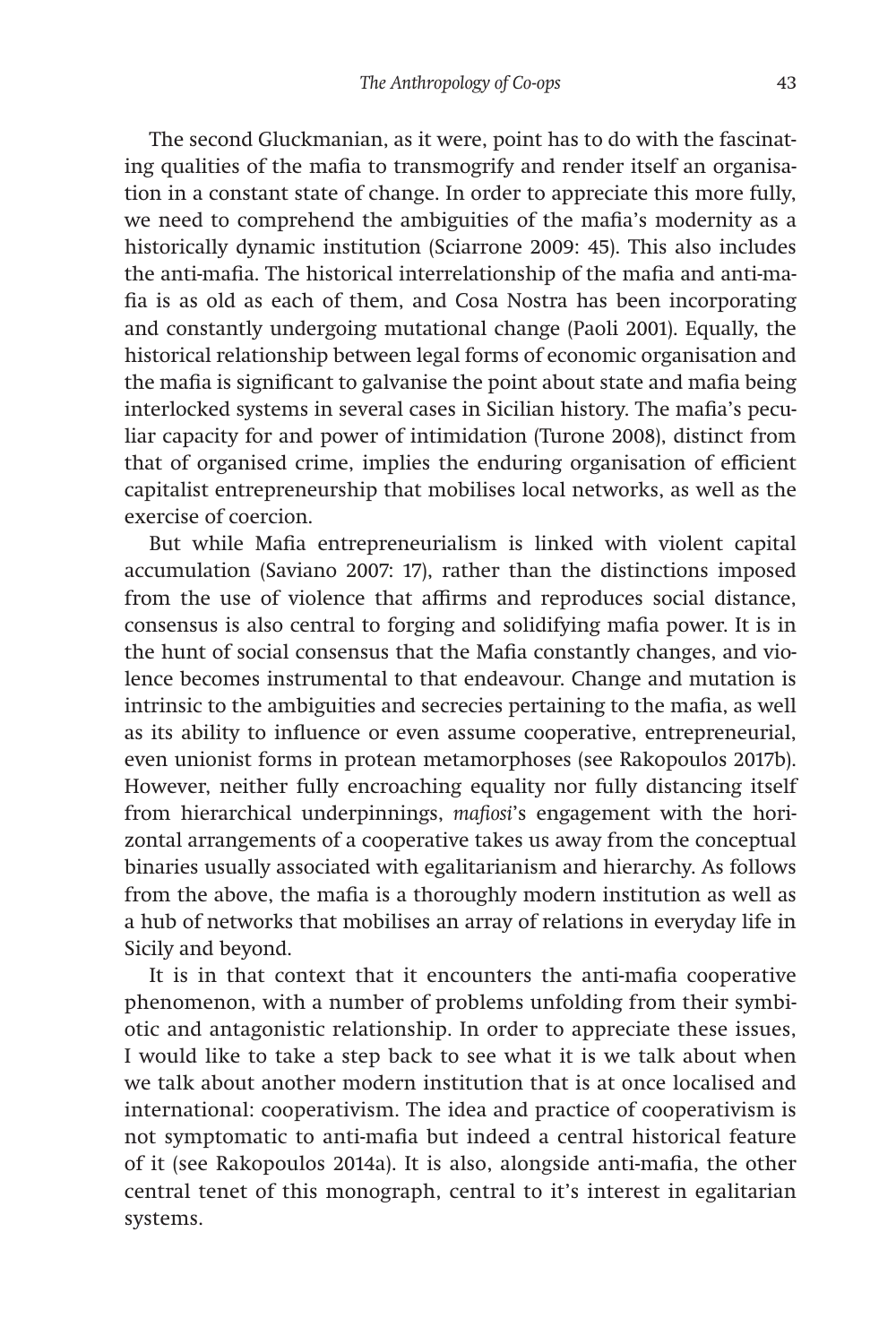# **Cooperatives and Anthropology: Beyond Divisions and Enclaves**

Modernity is laden with institutions committed to alleviating difference and solidifying sameness, and cooperatives are an exemplary case. Cooperatives in the modern sense of the term were born in England after the industrial revolution; the first was established in Rochdale in 1844 (Webb 1912). The Rochdale paradigm distinguishes cooperativism from previous ventures that involved cooperation (Zangheri et al. 1987). It could only develop in an industrial division of labour (cooperation between differentiated tasks) and class differentiation (Durkheim 1997). In the midst of the industrial revolution; co-ops appeared as expressions of workers' organisation seeking equity in the workplace and direct management of production.

Like the Sicilian anti-mafia case suggests, co-ops can often be traced back to political and social projects. The cooperative movement's equality-pursuing project was a reaction against the institutionalisation of charity in the form of the 1834 New Poor Law, famously criticised by Polanyi (2001: 82). The movement, drawing on mutuality and self-help, counteracted the idea of the 'undeserving poor', aimed to bridge class differences and involved community participation in local economies, often as an alternative to the hierarchies of waged labour (Taylor 2011: 240; Nash et al. 1976). Workers' management, mutuality among members, community participation and tackling the capital/labour dichotomy seem to be the main sociological characteristics of cooperatives.

In post-war Italy, the protection of cooperatives was enshrined in the Constitution (1947) as a 'third way' between liberalism and collectivism, and between state and market (Paolucci 1999). Indeed, when the Constitution was being created, the communists, a major force in Italian constituent politics at the time, suggested that cooperative property should be the only property form recognised (Sassoon 1997: 209–12). Cooperatives thus enjoyed a welcoming political atmosphere and were encouraged by affiliations with mainstream political parties (Bonfante 1981). During the 1970s, cooperative representatives developed relationships with local authorities, evident for instance in 'communist-leaning' Emilia.

That 'Third Italy's' development scheme, a familial enterprise-based model,<sup>3</sup> boosted the Italian economic miracle (Bagnasco 1984; Bagnasco and Sabel 1995). Emilia's 'red' cooperativism (associated with the Communist Party's institutions) has been seen as the adoption of political ideologies on (horizontal) organisation in production, counterposed to Veneto's 'Catholic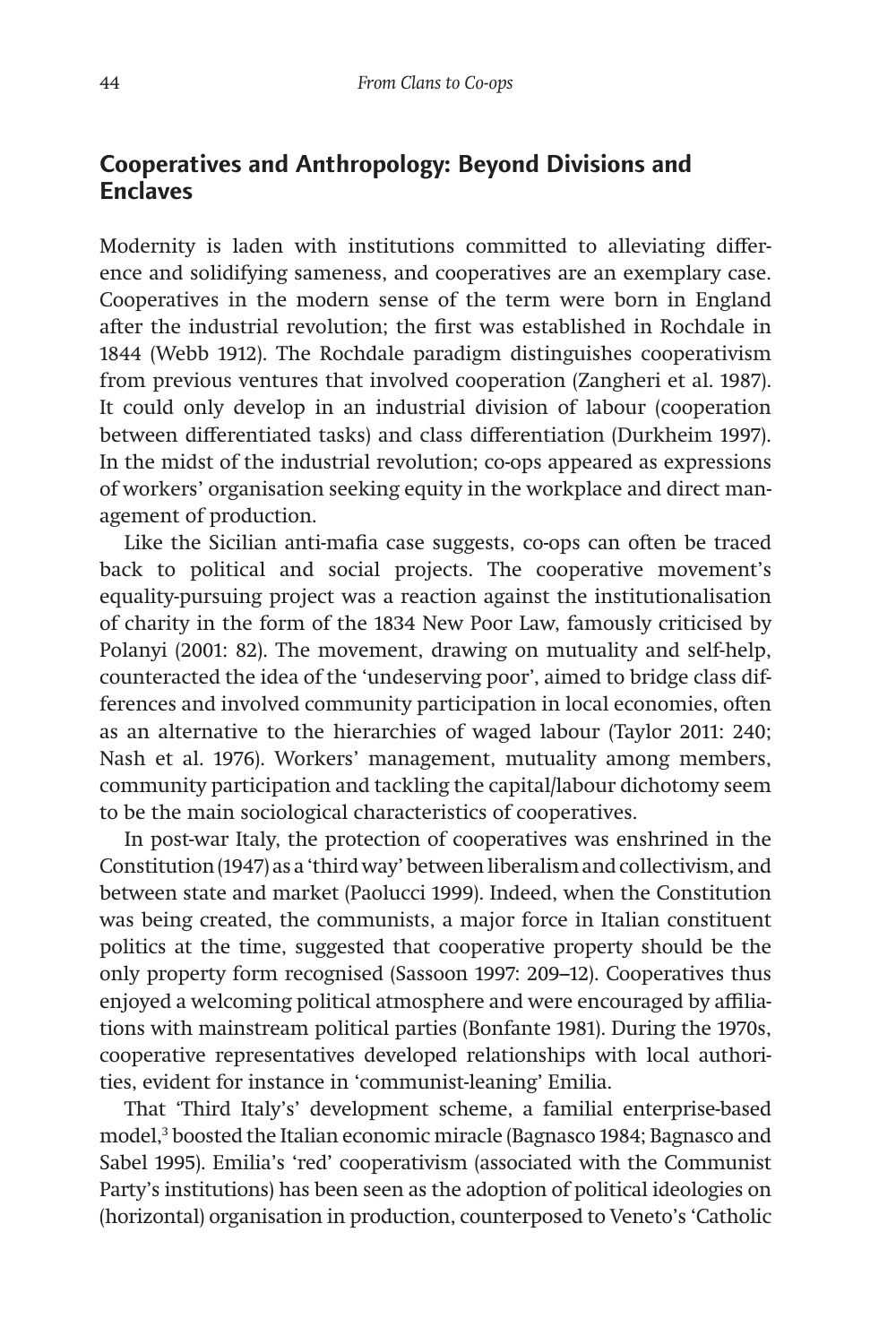political culture' and associated 'white' cooperativism (Trigilia 1986; 2002). The cooperative movement radically transformed local economies, weaving community with economic practice (Thornley 1981; Oakeshott 1978; Thompson 1994) and achieving 'worker control in action' (Dow 2003: 67–82). This condition modelled 'industrial democracy' according to internal horizontal work relations and solidified relations between community and workplace (Holmström 1989). Socialist ideologies inspired workers' management, emphasising 'solidarity' and equity in work relations as cooperativism's fundamental principle (Macpherson 2008).

Cooperative networks formed in central Italy involved policy-making and inter-cooperative cooperation (Bulgarelli and Viviani 2006: 96–100; Sapelli 2006). Admittedly, this was not without tensions: social solidarity and market orientation have always been entangled in cooperativism (Degl'Innocenti 2003). Early on in the movement's development, cooperativism's main organisational issue was to maintain equality as a priority, while also being focused on growth (Bonfante 1981; Bartlett 1993). Equally, the criss-crossing between subsidiary policies towards the cooperative system and the administration of 'co-op*-*entrenched municipalities' has been continuous since the 1970s (Pugliese and Rebeggiani 2004). The institutionalisation of cooperatives and exposure to markets affected horizontal work relations.

This equality at work is a constant claim and pursuit for cooperativism. Like commercial enterprises, co-ops' social life confirms how the Weberian separation of work and private/family life has been largely based on an empirical fiction (Yanagisako 2002: 19–22). Even more than corporations, though, co-ops occupy an odd position at the junction of kinship and work. They participate in both at once, despite normative ideas on contemporary cooperativism (Zamagni and Zamagni 2010). So if co-ops are a historical force to reckon with and possibly an interesting phenomenon to think about, what would anthropologists hold in store for them?

# **Industrial Democracy 'Experienced': Anthropology and Co-ops**

In the genealogy of social scientists that still resonate today, Marx is among the first who expressed interest in cooperatives. It might come as no surprise that he criticised but did not condemn the cooperative movement. He saw, in its bridging of capital and labour, firstly, a preliminary victory of the political economy of the latter over the former and, secondly, 'the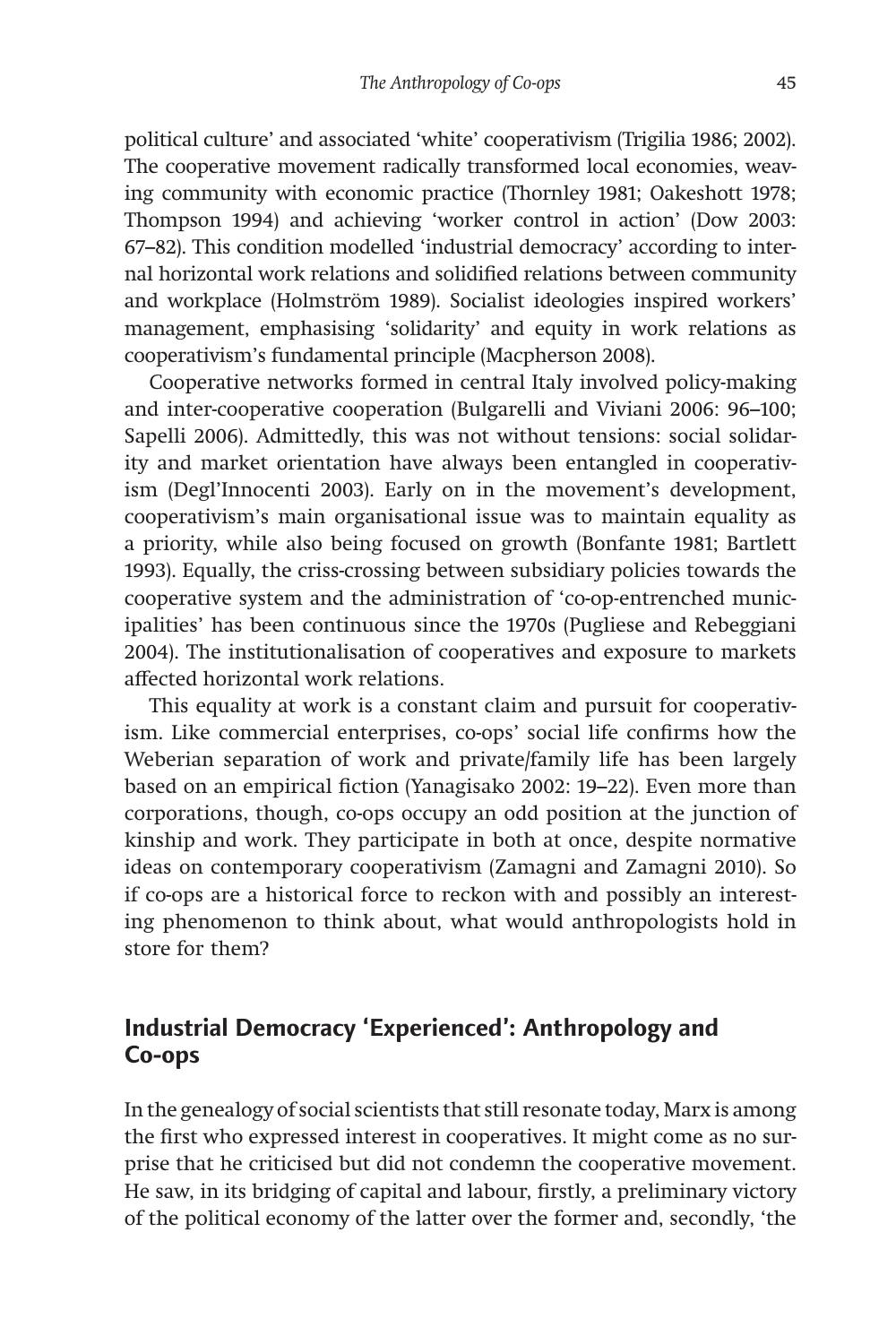husks of the old system and the seeds of the new' (Bottomore 1991: 111). However, for that victory to be complete, political power and not localism was required. His interest in cooperativism was therefore underpinned by a dialectical relationship among state, society and market. For Marx, cooperatives are founded upon a historical contradiction:

The cooperative factories run by workers themselves are, within the old form, the first examples of the emergence of a new form, even though they naturally reproduce in all cases, all the defects of the existing system, and must reproduce them. But the opposition between capital and labour is abolished here, even if at first only in the form that the workers in association become their own capitalist, i.e. they use the means of production to valorise their own labour. These factories show how, at a certain stage of development of the material forces of production, and of the social forms of production corresponding to them, a new form of production develops and is formed naturally out of the old. (Inaugural Address, MECW 6: 78, cited in Bottomore 1991: 571)

It is this bridge and suspension in between time frames that might explain why co-ops have been intriguing to anthropologists for long. In fact, anthropological interest in cooperatives has been in evidence since Mauss, who was actively involved in cooperativism and committed to 'associationism' and whose involvement in cooperative socialism is well documented by social anthropologists (Hart 2007: 5; Hart 2014: 35; Graeber 2001: 67).

Mauss's appreciation for the cooperative movement, which marks the anthropological first engagement with this social phenomenon, presents a slightly different aspect than the Marxian case – and brings forward another sensitive anthropological issue: 'experience'. While Marx saw in cooperatives the dialectics of present contradictions and the seed of future developments, a kind of future-present, Mauss insisted that cooperatives brought about 'practical socialism' (Fournier 2006: 125). Economic experiments were thus not imagined or planned but *experienced* in radical cooperativism (as per the famous Mondragòn case, see below). Speaking before the First National and International Congress of Socialist Cooperatives (in July of 1900), Mauss stated,

We will educate him [the citizen] for his revolutionary task by giving him a sort of foretaste of all the advantages that the future society will be able to offer him. . . . We will create a veritable arsenal of socialist capital in the midst of bourgeois capital. (Cited in Graeber 2001: 151)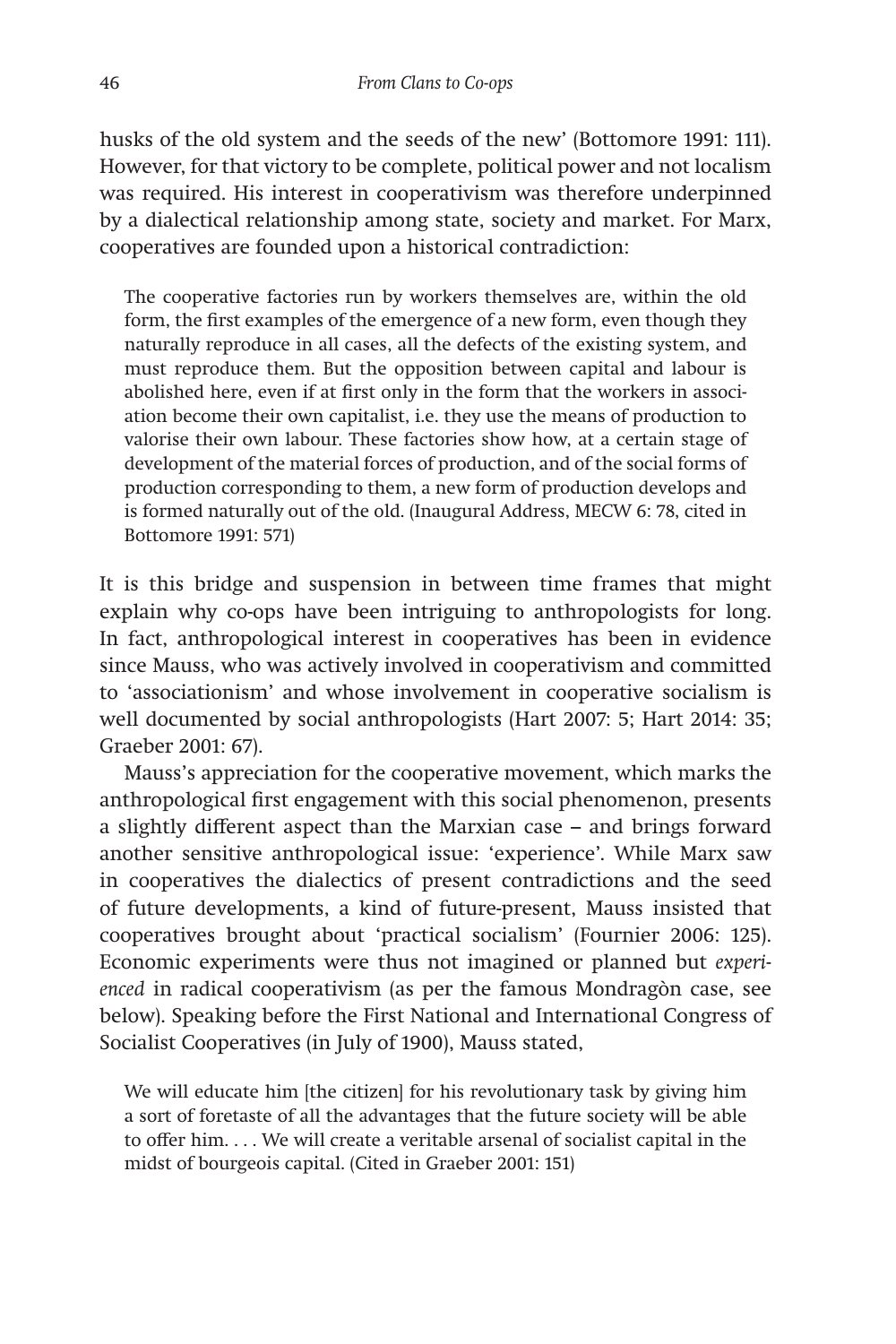With Marx, we can rethink that suspension of co-ops between time frames and categories, and with Mauss we can think through the practical socialism of cooperation. Cooperatives defy modernist dichotomies as they stand, and oscillate between labour and capital (Whyte 1999), commodity production and patrimonial concern (Ferry 2005), and market orientation and community egalitarianism (Rakopoulos 2015b). Their 'betwixt' status begs for anthropological inquiry, especially regarding their suspension between co-op work and the social life of workers outside it, including family, neighbourhood and politics.

With cooperatives, we are obviously reminded of the Durkheimian idea of cooperation and totality as it is stretched across the solidary distribution of labour in modern institutions (Stedman Jones 2001). Durkheim himself, described as 'a kind of guild socialist' (Morris 2005; Thompson 2012: 31), also shared similar views of practical solutions to everyday lives; rather than ideologising when it came to cooperation, seeing and sympathising with cooperatives as associations striving for social justice.

The radical horizontalist kind of cooperative environment described by Mauss is conducive to liberation from waged work (encouraging, in turn, greater citizenship participation). Cooperation embraces and fathoms the worker in a larger realm than 'work'. However, participating in a co-op does not take up the social existence of a member as a whole. Co-ops are, then, suspended in *in-between* notional spheres and social realms. Although they are not total institutions that would take over the whole life of the participant (like, say, monasteries), they are composed by more than the sum of their parts – incporporating not only the worktime but also degrees of the social life and identity of their members.

In that way – blurring life with work, two realms conventionally divided in mainstream thought – politicised co-ops operate in a degree of contradiction, professing to express more than they can encompass. Incorporating its members' work in an ideologically driven environment, a co-op is often not solely a workplace but also a social arrangement that invests resources and embeds people in activities beyond employment (see, e.g., Ferry 2005). Co-ops with a cause (like the Sicilian anti-mafia) often claim they assume the modernist separation of office from social life, but as processual institutions, they reject it in everyday praxis.

This basically calls for an anthropological inquiry into cooperatives, as the discipline can take these complexities into account, due to that 'life' aspect that anthropologists study (containing anything from kinship to politics). The noted associations of cooperation with a pluralistic 'human economy' (Graeber 2009b) point to that direction, and so do earlier points on how cooperative principles are '*experienced*', not encom-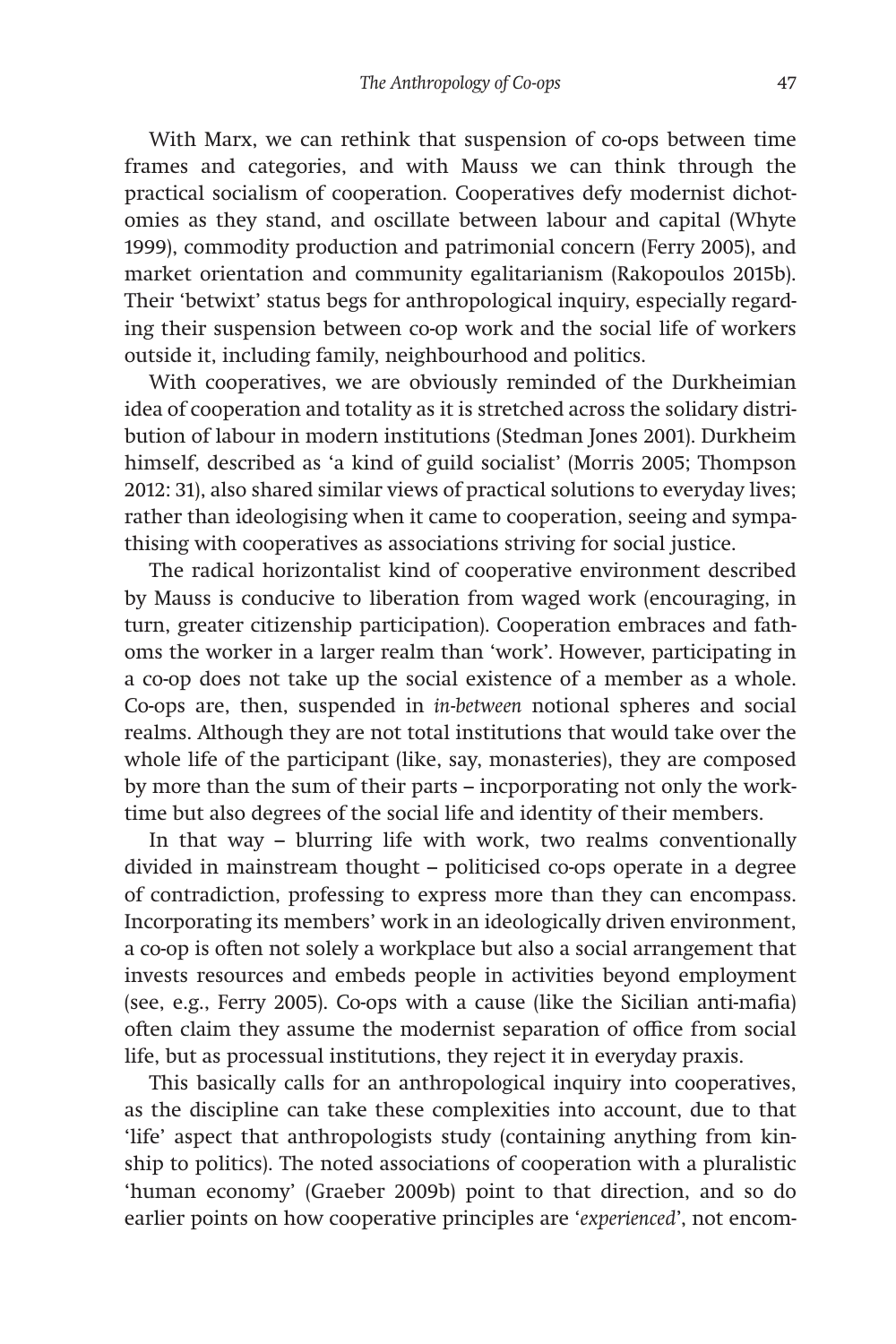passed by totalising systems. Co-op politics, as in the case of the Basque Mondragón, are born not of ideologues but rather of practitioners acting together in a collective fashion that does not call for overarching ideologies (Whyte 1999).

The widely discussed Basque cooperativist experiment in Mondragón initially positioned itself against totalising systems: it was 'a reaction against -isms', especially Taylorist specialisation and division of labour. Workers reportedly referred to Machado's verse, 'the path is made walking' ('*se hace el camino al andar*'), to convey their pragmatism (Whyte and Whyte 1991: 257). In that way, 'cooperativism was true socialism – not just one way to achieve it' (1991: 253). This is important, as, with the rise of a discussion on the solidarity economy (see, e.g., Laville 1998), co-ops are understood to form, as vibrant parts of new economies, an 'actually-existing new world' (Lieros 2012), or they become components of future-oriented narratives of change (Rakopoulos 2015b).

However, there is still space to fill in the conceptual gap of 'experience'. As it stands, we have serious scholarly work that scrutinises ethnographically what cooperatives do, how they operate and why they possibly fail to deliver what they claim. But what does the actual *experiential* aspect of cooperativism mean? We cannot see co-ops as units of analysis if we treat experience, without -isms, seriously: we have to refer to their members' lives. While some anthropologists have noted this experience's coarticulations with gender (Ashwin 2014) or ethnicity (Kasmir 2002), the place of kinship, household and reputation still begs for more analysis. This analysis can help us move beyond a certain economism inherent in seeing co-ops as stand-alone structures of experienced socialism. Antimafia Sicilian cooperatives produced a different conflict than, for instance, that across nationalistic or gender lines in the Basque country, where there is a schism between those who are expected to share a common interest with management and those who are not (Kasmir 1996: 198).

The 'experience' aspect has taken a slightly different investigative strain, towards the notion that the basic idea behind cooperatives was to benefit their members and 'improve their living conditions by protecting them from the unbridled forces of the market' (Vargas-Cetina 2009: 128), an idea that not only still holds currency in anthropology but also seems to be an underlining anthropological consensus. Such cooperativist critiques to neoliberal regimes of labour are ubiquitous (Macpherson 2008). This ideology of practice has been rooted in specifics, of which 'community' has been the strongest (see critique in Rakopoulos 2015a).

In that stream of thought, cooperatives have been seen as posing against neoliberal market aggression on the one hand and state corporatism on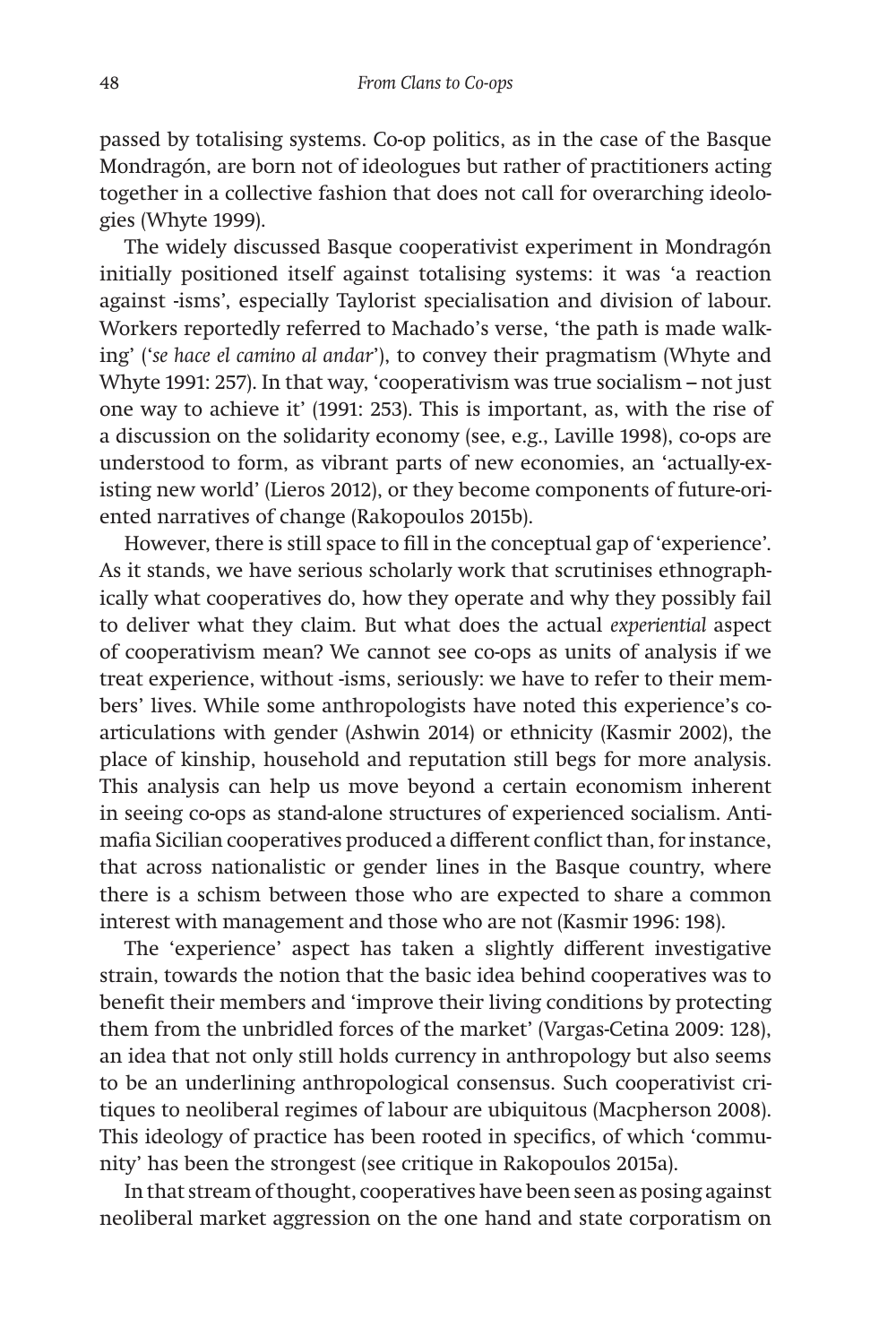the other. Co-ops first of all protect forms of members' gendered selfhood and the communal aspect of their lives. Stephen, for instance, proposes that they form buffer zones of sociality to renounce neoliberalism's aggressive individualisation (2005; see Ong 2006). They offer their members a safe environment in the face of neoliberal globalisation, providing a scene for collective efforts, diverging away from individualisation and challenging existing class stratification (Stephen 2005: 254). These findings are in line with the studies on workers' management and participation (Nash et al. 1976), again in Latin American environments. Easing out the gendered feature in labour is also important here, because it appears less pronounced than in 'commercial production' (Stephen 2005: 258–61).

Accounting for new developments, such as cooperatives endorsing projects offering potentials for 'postcapitalist politics' (CEC 2001) or 'community economies' (Gibson-Graham 2006: 110–27; cf. Gibson-Graham 2013), requires attention to the values co-op members and contractual workers endorse in their lives and livelihoods. This idea often dovetails with a rising trend in political theory and sociology, most often inspired from anarchist, post-anarchist and autonomist political affiliations, about forming enclaves of good practice within the capitalist continuum. These could be forming a protective nest over and around the liberated worker in a post-alienation process that attempts the Marxian Aufhebung, the transgression over from alienation into self- and community autonomy (Berardi 2009). They could be shaped in or as temporary autonomous zones (Bey 2008), emancipated areas that, little by little, are affecting the whole body capitalistic. Prefiguration and the art of doing, precisely a claim to experience rather than ideologies, is central to this (Maeckelberg 2012).

These cracks, as celebrated by some neo-Marxist theorists, most notoriously by John Holloway, can contribute to the collapse of the capitalist apparatus (2002; 2010) – one works their way through but against the system, by forming inter-communicating cooperativist enclaves, as experiments in popular democracy (Wainwright 2009). This theoretical framework is definitely taken up by activist theorists of cooperativism (see Sitrin 2012) that abide by the idea of self-managing productive zones of workers' liberation amidst a sea of capitalist exploitation and dispossession by the state. It is a fascinating idea surely, and one that Scott's recent work, alluding to anarchist cooperativist thinking, might cheer to (2012). It is also an idea that does not often hold water when faced with certain economic factors of exposure to markets and the basic need for capital to run a cooperative, as indeed the Argentine case has shown (Azzelini 2015). It most specifically seems debatable when the livelihoods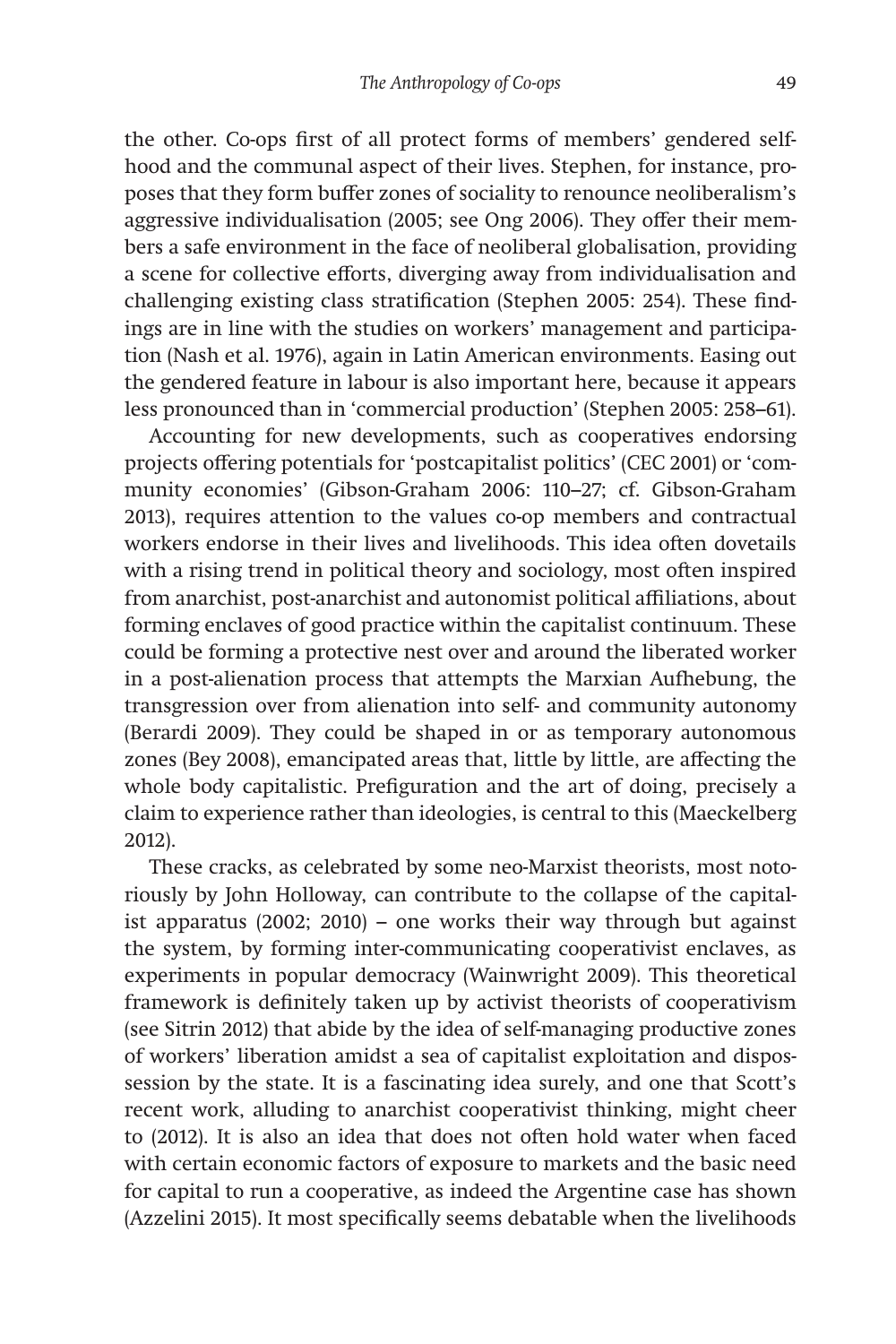of people are taken into account – imbued as they are in market and other relations outside the enclave – as this book shows.

In this community aspect there is a material salvage role towards land and labour, which co-ops are called in to play. This protectionism feature is twofold: towards external forces ('the market'), they are salvaging local life; in terms of introvert processes, they protect their members and their means of production. They provide the enclave zones from which people can defend local configurations against the dispossessions that market and state enact on communities. Security of people, safety for work, protection of labour rights and the environment and relative decommodification of some co-op assets are the main aspects of this idea.

## **'Protection'**

It is for this reason why the anthropological literature, by and large, is committed to unpacking the idea that cooperatives unequivocally promote egalitarian values – and why anthropologists are overall sympathetic to co-ops. Seeing cooperativism as promoting horizontal relations in the workplace, and doing away with capital/labour-related distinction through collective management of a sector by autonomous workers, marks a trend in the scholarship (cf. Berardi 2009; Scott 2012). Specifically, anthropological and sociological reckoning has positioned cooperatives in a defensive towards 'forces' of the market. In fact, they are mostly understood as shelters from such un-redeeming powers of globalised markets (as, e.g., per Stephen 2005; Vargas-Cetina 2005). They are seen as, simultaneously, a system of procurement of labour and a self-help 'associationism' social plan rooted in social relations, evolved from a set of ideas that recognised the conflict of capital and labour and aimed to bridge the unbridgeable – for Marxism (Curl 2009; Restakis 2010). Cooperativism has achieved relative autonomy from the state by guaranteeing protection of labour with co-ops: playing a 'salvage' role for jobs in transitions and crises (Sitrin 2012).

Scholarly attitudes often present co-ops as economic institutions that, uniquely, cater to notions of selfhood and community in the face of market aggression, providing pockets of resistance and safety from the commodification of labour and land – the Polanyian 'man and nature' (Polanyi 2001: 171–201).

More precisely, there are two aspects of Polanyian protection in this conceptualisation of co-ops as enclave protectionist zones here. The first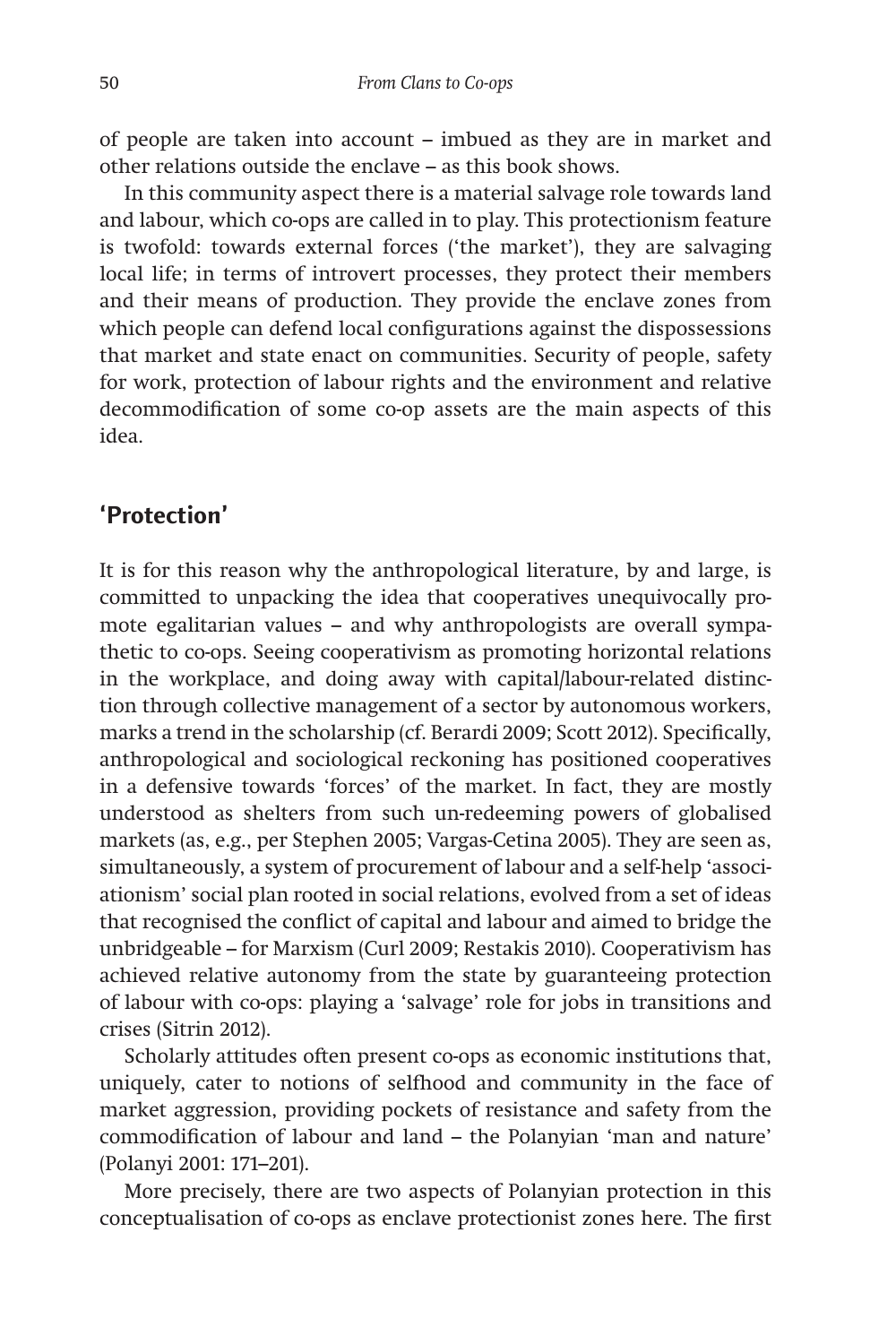pole of this policy is the *protection of labour*. Labour here is understood in the wider sense to include notions of selfhood invested in and expressed through the labouring process. For instance, this applies to the transition from command to market economies, where co-ops have been seen as salvage belts for labour (Buechler and Buechler 2002), or as reinstigating a lost sense of collectivity in the interim restructuring of post-Soviet economies (Ashwin 1999). Earlier work from socialist Europe would have it that cooperativism was the plateau that offered exactly the measures to salvage positive means of individualisation within the labour experience in the USSR (Humphrey 1983; 1998).

In a similar way, but as the mirror image of Humphrey's notes on how 'Marx went away but Karl stayed behind', co-ops offered a zone of protection *for* individualism and *against* state forces, retaining individual agency where the totalising systems of socialism reigned supreme (Hollos 2001). In contexts of a more open market, workers' co-ops have been understood as being committed to equality and industrial democracy (Holmström 1993). Attached and related to this salvage-zone policy is that co-ops carry and enact a shared sense of local accountability to disaffected workers, being members of local social movements (Bryer 2011). Unlike their corporate counterparts, they apportion their profits among shareholders and invest locally, while 'capitalist' corporations' investment schemes lie outside the control of shareholders (Cetina-Vargas 2009).

The second pole to the salvage outline is the protective framework laid out for the *means of production* themselves; most importantly for agrarian co-ops: land. Co-op assets, their constant capital, acquire a protective framework and are set outside of the (more exploitative or alienating) wider frameworks of the market in 'enclave settings'. This maintains a balance between making the most of the market and refraining from fully engaging with its most alienating aspects. For instance, agricultural co-ops have been seen to provide more democratic access to resources and marketing (Ulin 1988). Similarly, as hinted above, in Ferry's Mexican ethnography members of the co-op use family and patrimony idioms to make sense of the silver deposits their co-op works on, safeguarding the asset's sustainable future. Their language of inalienability, however, coexists with the commodification of silver; when that enters commercial circulation, its exchangeability eventually triumphs over its inalienability, and relations of exchange trump relations of production (Ferry 2002: 342–3; see also Ferry 2011).

Elsewhere, co-ops are salvaging industrial forms of constant capital: recuperated factories in crisis, for instance. Ethnographically documented cases of protectionism where cooperatives played a 'salvage'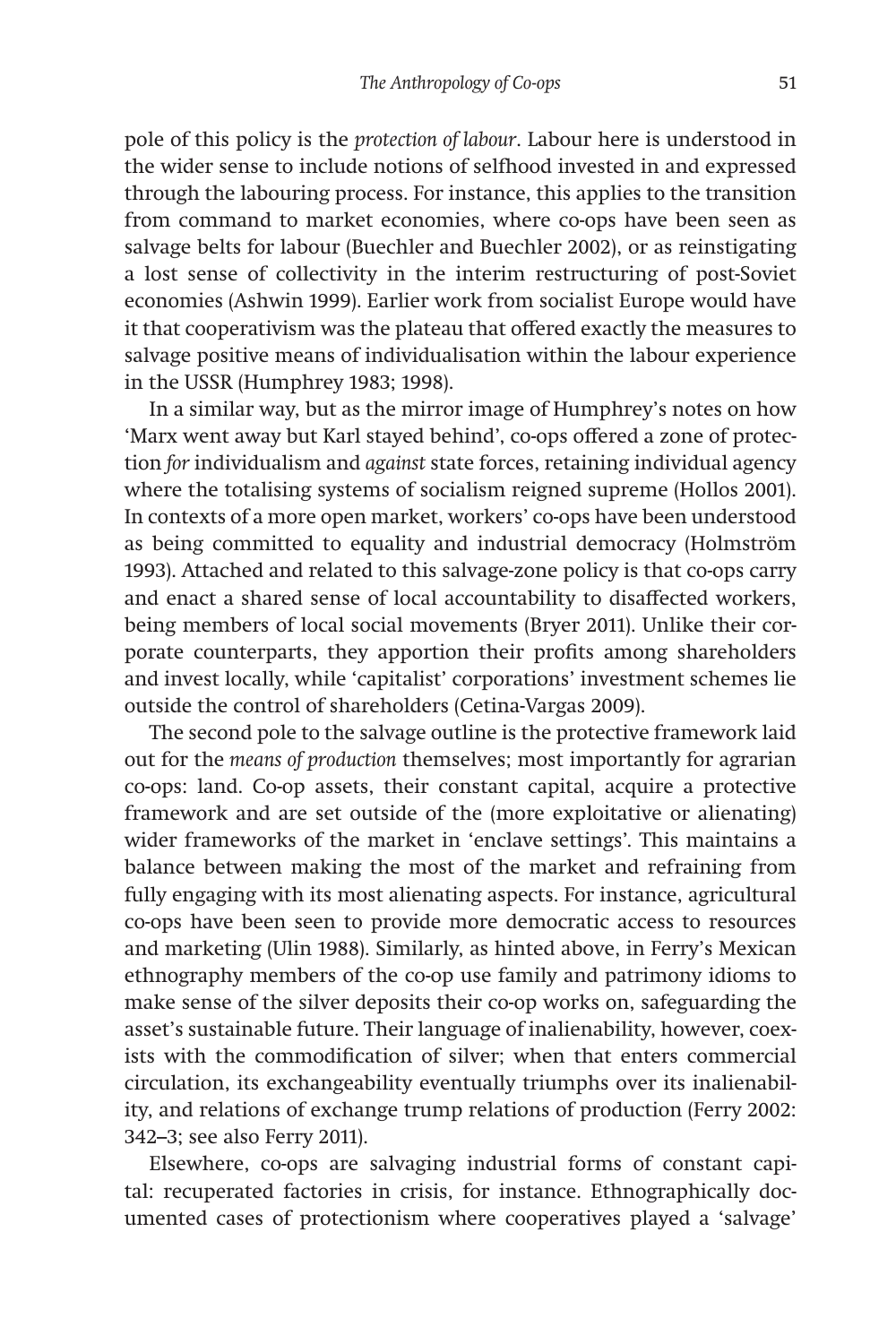role for jobs also recall Sitrin's findings on the Argentine crisis (2006) or narratives of East German cooperatives in the neoliberal 1990s (Buechler and Buechler 2002; Bauerkämper 2004) and post-Soviet collectives, where familial and gendered solidarity were reinforced by memories of a state sense of collectivity (Ashwin 1999).

This double bind of the enclave and the openness to exchange is crucial. Specifically, the way we account for co-ops' relation to markets – and indeed global markets – is significant in terms of the ways idioms employed are transmogrified to accommodate market dependencies. It is admitted that cooperatives, in European settings for instance, have gradually moved away from a rhetoric of 'solidarity' as a principle (Rakopoulos 2014a, c), giving way to 'market mutuality' as an organising discourse, as cooperatives sought to open up global markets (Kasmir 1996; Zamagni and Zamagni 2010).

Co-ops often emerge from struggles associated with neoliberal crises. However, to conceptualise them as if they act as means to provide defence barracks against neoliberal aggression would not do justice to the complexity of social life they express. Actually, it might not even fully account on how they intersect with broader concerns within these struggles. Enclave zones, for instance, operate with regulations premised on exclusionary effects – like clubs, based on an ideological premise (say, 'being anti-mafia'). But the social arrangement of their enclave feature locally becomes even more urgent to unpack.

Surely, conceptualising the social economy as an alternative route to development may not suffice, since its 'social' features imply that it is entangled with broader responses to neoliberalism – especially in the current fiscally obsessed austerity climate in southern Europe (Rakopoulos 2015b). Moreover, if they do operate sealing out their members from broader forces, what exclusionary processes are employed and deployed to achieve this aim?

Here rises a critique that needs to be voiced to the above argumentations. The approach that reckons with co-ops as lived ('experienced') enclaves sealed out in protection from the perils of externalities does not fully hold. The Sicilian lens helps to account for internal divisions that crack the assumed horizontal unity of cooperation. More specifically, the enclave-protectionism notion is premised on ideas of separating cooperatives from the context of both their broader political economy and the wider fabric of social relations hegemonic in their localities. The debate, by and large, presents co-ops as entities with a social life of their own, developing outside the broader social structures within which they operate. This fissure further exacerbates the sense of tensions between what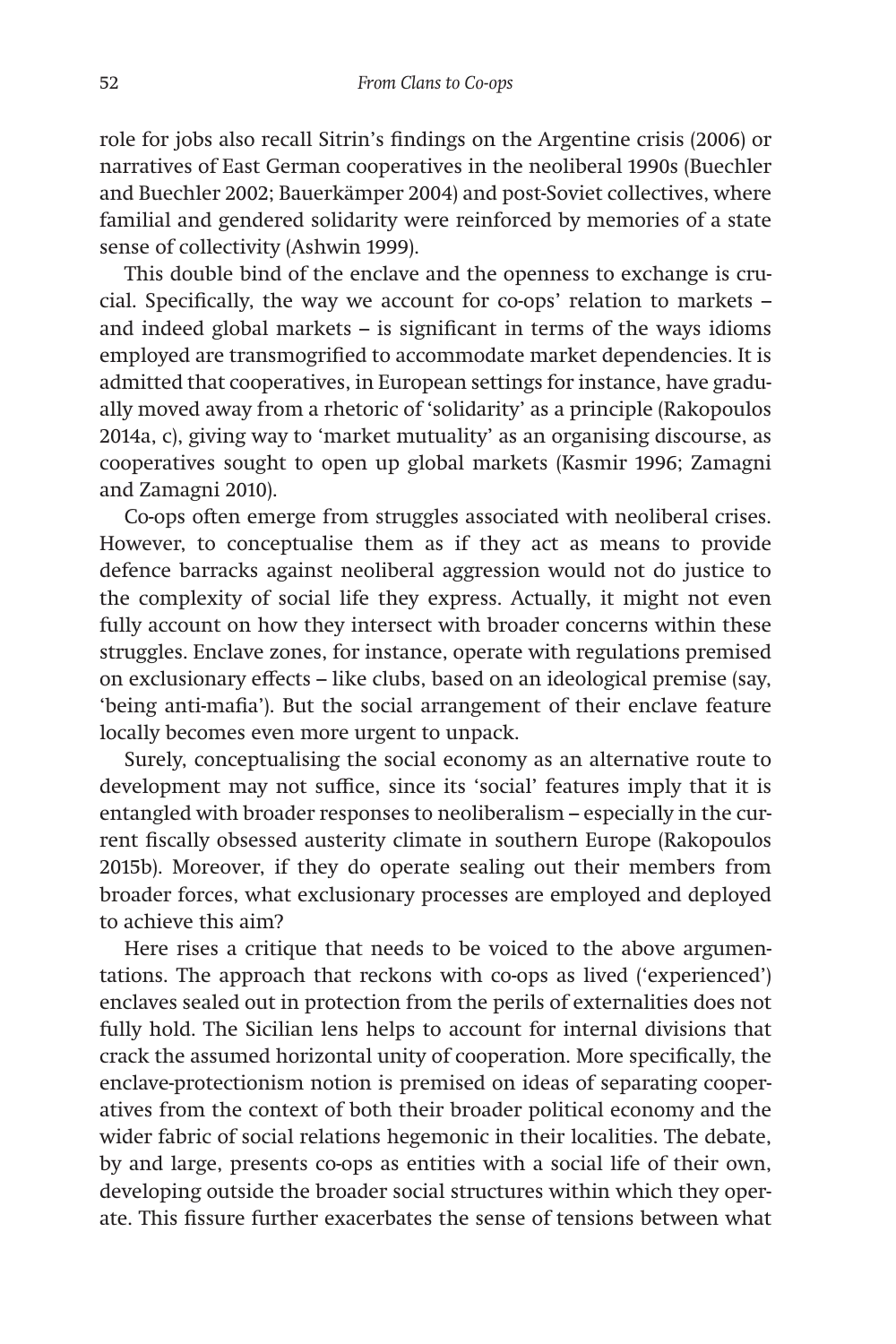goes on *within* co-ops and *around* them – and how these two social overlapping spaces mirror each other on divisions of all sorts.

As it happens analytically, keeping the neat separation of community and economy (as in Gudeman's early work, 1990), siding co-ops with the former or merging the two in cooperativism as 'community economics' can be skewed. This separation is premised on seeing 'co-ops' as units of analysis.

We would benefit, instead, from seeing them as peopled institutions entrenched in a series of institutional dependencies from which they cannot be disentangled. It is their members we should focus on, people whose lives are entangled in other relations and obligations too. Co-ops, it follows, cannot be disembedded from their members' social obligations inside and outside cooperative frameworks. Paradoxically, the more we assume a distance between markets and co-ops, the more this affects our own clumsiness to reflect on the relationship between co-ops and wider society.

This is because seeing co-ops as protection enclaves dramatically unties them from the broader social relationships (and market dependencies) that they operate in. The state in contemporary Europe actively endorses commodification at all levels of the distribution of resources and services, using markets against reciprocity, the assumed premise for cooperativisation. So how important is the surrounding social life for co-ops?

# **(Beyond) Divisions of Labour**

Cooperatives are mostly guided by horizontalism in organising labour but nonetheless operate with internal divisions. Accounting for the oft-noted shift of cooperatives from being orientated as horizontally organised work associations to acquiring hierarchised divisions of labour, authors identify two different but interrelated external influences coming from institutions: authoritative political (usually state) ideologies and/or competitive markets.

While Holmström recommends a comparative approach, considering regional characteristics of community-based central Italian and Catalonian cooperativisms (1993; cf. Bartlett 1992, for another comparison), comparisons should be made with caution. As ethnographic accounts of Catalonia make evident, apart from competitive markets, autocratic regimes may have an impact on horizontal relations within cooperatives and on the ways cooperatives interact with the community in which they operate. In that context, what Narotzky calls 'the political economy of affects' (2004: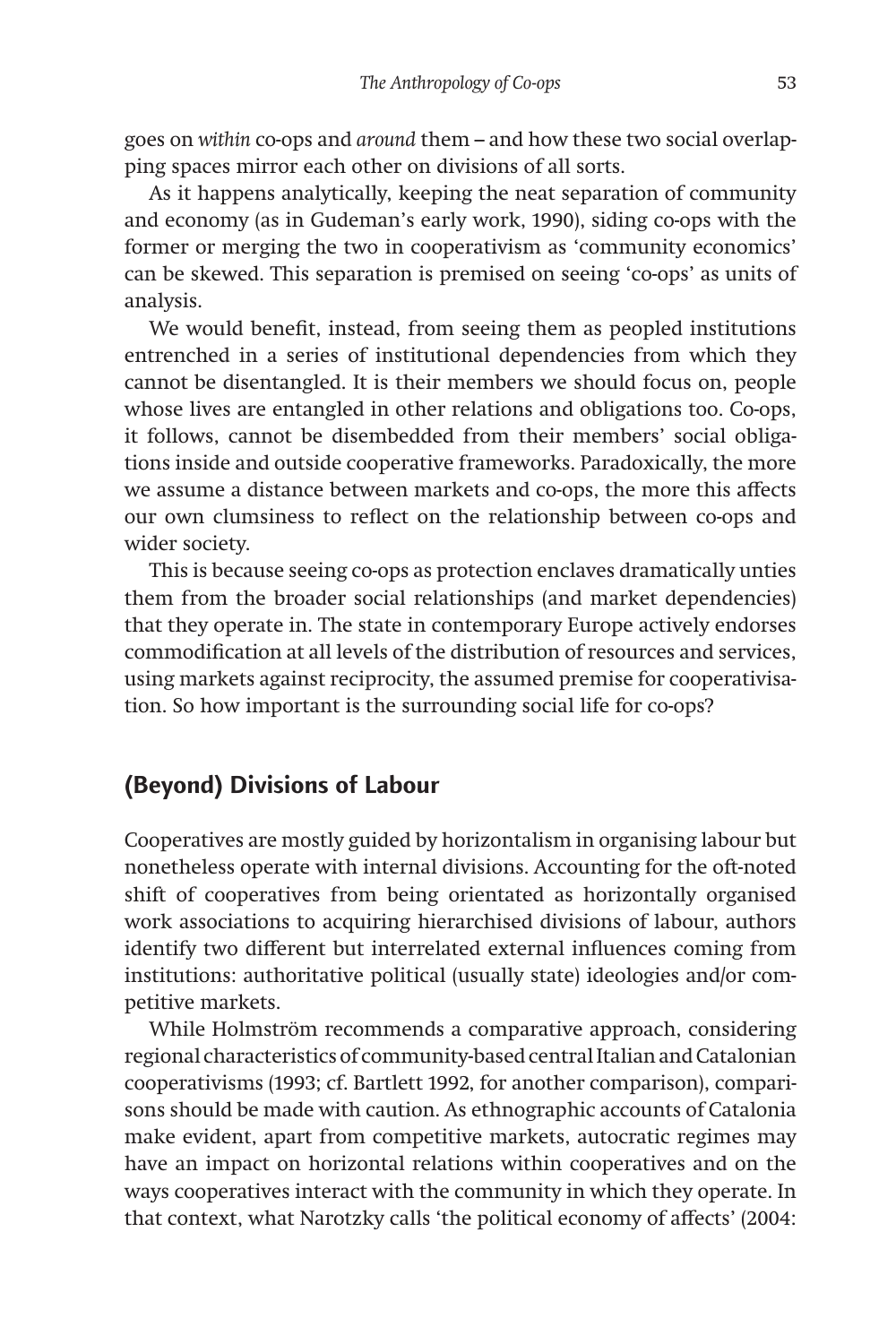57–82) – claims to friendship, community idioms and family relations – served to sustain, but therefore maintain, workers in their precarious job situation (cf. Standing 2011). The 'glue' holding this set of work relations together was (also) a vision of cooperativism stemming from a conservative regime: 'the Catalan way is workers' cooperatives: an 'imagined community' of social relations of production, an ideology of harmony between capital and labour through national identity' (Narotzky 1997: 187). Catalonian regionalism instrumentalised cooperativism, identifying in the co-articulation of *casa* (the family unit) and *cooperativa* (the unit of labour) local expressions of the nation's unity (Narotzky 1988). This corporatism deployed 'a hegemonic cultural concept that consistently glosses over differentiation and conflict, and pictures a history of cooperation, common objectives and non-existent class struggle' (Narotzky 1997: 119). Gavin Smith also identifies such tendencies: regulations governing Spanish cooperatives made an already informalised economy more informal4 (1999: 179).

These marked divergences from horizontalism (equal work relations as a principle of industrial democracy) are then rooted in processes wherein an idea (e.g., socialism) about the well-being of the community becomes the main priority of the common economic endeavour. Community is used as a sinister ideological premise. Divisions of labour inspired by market-oriented specialisation and corporatist relations diverted the historical role of cooperativism away from tackling the Marxian labour/capital conflict (Smith 2006).

Economic sociologists have seen co-ops as ephemeral organisations (Burawoy 1991; Ferguson 1991) deeming them unable to withstand tendencies towards bureaucratisation and hierarchies (but see Vargas-Cetina 2005). Eventually, the idea that Mondragón's cooperatives complex had to be 'more closely integrated if it was to compete effectively in the European common market' (1991: 201) led to the restructuring of the organisation of labour, imposing hierarchisations in lieu of horizontal relations. Sharryn Kasmir characterises these transformations as 'middle class reforms' (1996: 63–91). In that climate, a long history of interrelatedness between corporative subjects and cooperatives has been underlined (Vargas-Cetina 2009), with sociologists being even more explicit about this (Zamagni and Zamagni 2010). In Italy, co-ops are then considered 'the result of what people consider "corporatist" ideas' (Vargas-Cetina 2009: 133). In the Sicilian case, these ideas have a long history of their own, interlinked with anti-mafia, as I shall discuss in the remainder of this chapter as well as in the next one.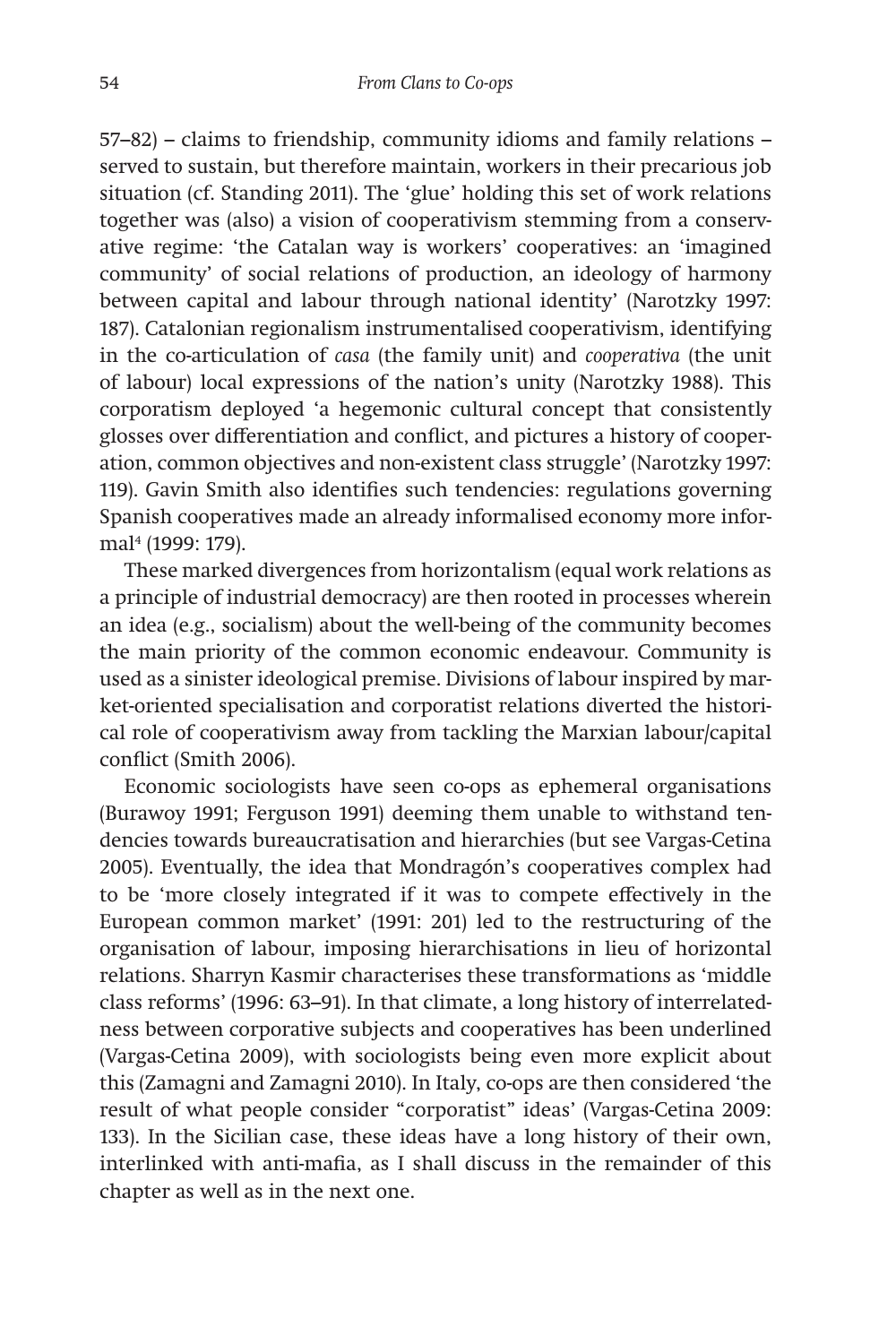My take on these divisions moves away from the sociological focus on labour and the valuation of skill towards reconsidering Durkheim's legacy of holism. I argue that cooperative organisation, drawing on relations between community and economy, often becomes a channel for experimentation inspired by regionalism and political ideologies, which become the source of such internal divisions. This book is particularly attentive to the respective moralities attached to these divisions.

We need, when accounting for how cooperatives move from horizontal to hierarchical organisations, to engage with the differentiated viewpoints and practices within hierarchised cooperatives. Discussions of hierarchisation do not explain how opinions and practices are manifested in (and informed by) *cooperative members' moralities* (an issue overlooked, in varying degrees, by many key writers: e.g., Kasmir 1996; Sapelli 2006; Zamagni and Zamagni 2010; Holmström 1989; Macpherson 2008.) Moralities and ideologies operative among the workforce are especially significant for an anthropological approach that could lead from a focus on divisions of labour to labour-based divisions. This is a move beyond the overall problematic of enclave. It brings home the need to nuance the idea of hierarchisation by looking at the social life of co-op members outside co-op work. It would be simplistic to see the division of labour as (just) 'management impositions' *within* a cooperative's structure; often, these internal differentiations are informed by aspects of members' lives *outside* the cooperative framework.

This is a main point of this book. The sociological analysis of cooperatives is committed to showing how they become internally differentiated, without elucidating in detail where this differentiation is rooted and what it entails for co-op members. The diverse opinions and moral stances intertwined with their division of labour often remain undertheorised. My ethnography not only sheds light on these nuanced differentiations in terms of *moralities* but also argues that this division is often constructed by different life experiences, even lifeworlds among the workforce.

### **Zooming in on the Anti-mafia**

Rooting divisions of labour in anti-mafia cooperative members' subjective experience entails a differentiation from contexts described in the sociological and anthropological literature. Sociologists underlining internal differentiations in cooperatives (Bartlett 1993) rarely emphasise the role of moralities, codes and social relationships, some assuming a Simmelian perspective to stress the lack of 'trust' in cooperation (Gambetta 2000;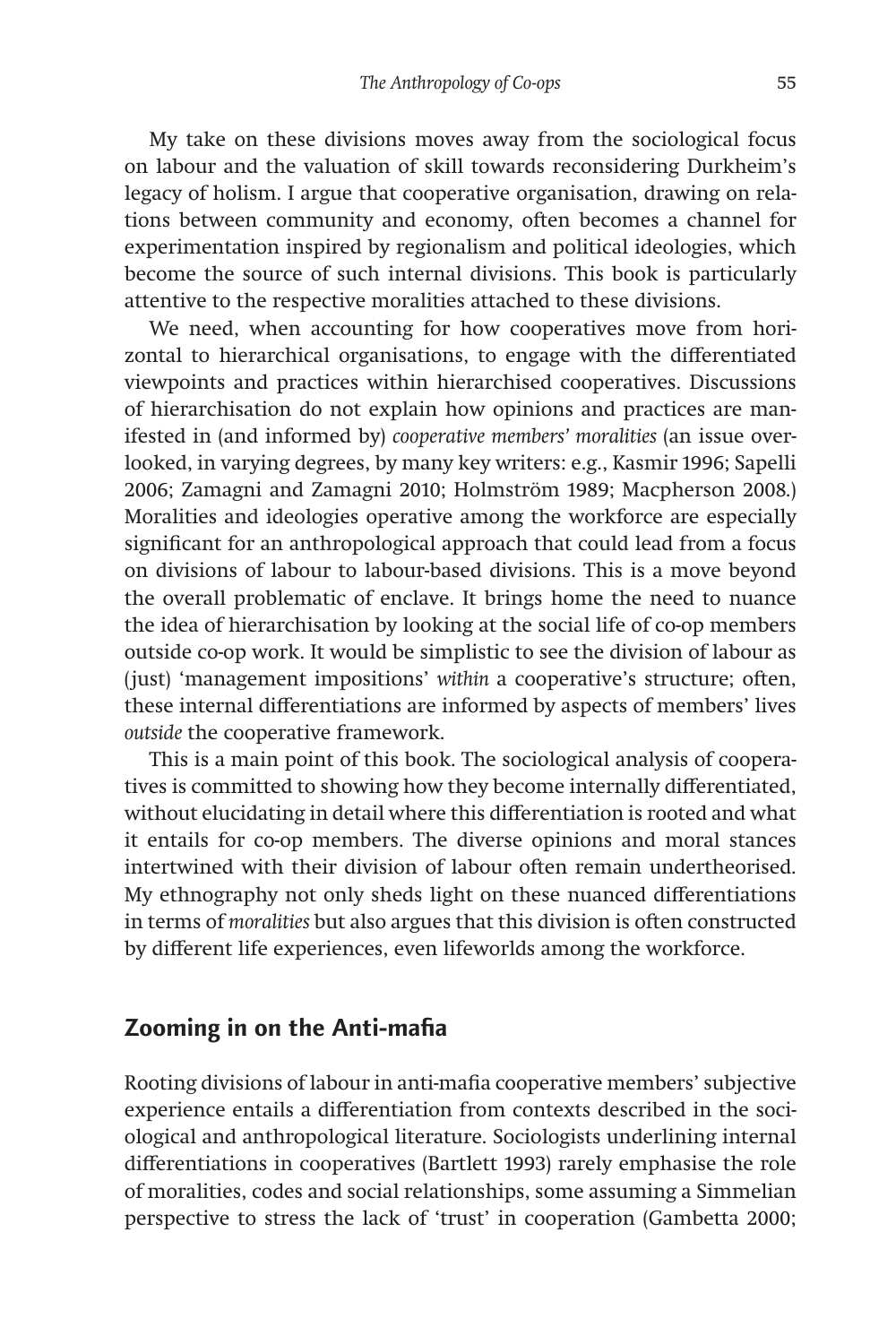Cook et al. 2007). Drawing on the market's drive for competitiveness, cooperatives are often prone to 'restructuring', diverging from their original equity-orientated organisation of labour.

Instead of specialisation and division of labour arising because of cooperatives' exposure to competitive markets and conservative state ideologies (see below), Spicco Vallata, therefore, tells a different picture. There, it is rather a tension between the Consortium's normative idea and participants' different concepts of community (as well as their embeddedness in different social relations) that is the main axis for internal differentiations. Cooperativism is contextual, shaped by the configurations of power at a given historical moment. In that respect it is also 'modular', in the way Benedict Anderson uses the term (2006). Namely, the principles of cooperativism, instilled in the context of mafia-controlled agrarian production, developed in very specific forms in Sicily as vectors of anti-mafia mobilisation. In the context of post-2000 Spicco Vallata, anti-mafia cooperativism came to entail a commitment to legality, which, as the ethnography will show, created tensions in its adaptations to members' local situatedness. Cooperative administrators set out to apply the principle of anti-mafia *cooperativism* – which eventually contributed to making (internally differentiated) anti-mafia *cooperatives.*

Sicily is somehow diverging from enclave protectionism, in that political cooperativism inspired by the anti-mafia, far from abolishing agricultural wage labour, has instead *created* it (albeit in a regulated form). Whether it created a form of labour protectionism is beyond doubt; however, looking beyond its enclave is the point here. The anti-mafia cooperatives created jobs in the absence of a viable labour market and indeed in the midst of neoliberal market fundamentalism. As alluded to in the vignette opening this book, although there *was* agrarian waged labour in Spicco Vallata before the cooperatives, it was always unregulated: rare and exploitative, part of the informal economy's local networks and mostly controlled by the mafia. The cooperatives did not eliminate this but added regulated work to the setting. Cooperatives in this context, where mafia patrons have historically determined the labour market, are simultaneously viable alternatives to the paradigm of the 'autonomy' of the economy and manifestations of capitalism's contradictions.

There are two notable features of workers' cooperativism in Spicco Vallata; although they are not unique to the area, they are contingent on the specificities of the anti-mafia political project. Firstly, anti-mafia cooperativism arose not as an alternative to wage labour but *from its absence*: where agricultural jobs existed, they were subject to the harsh terms of mafia patronage and were never regulated by labour rights. Anti-mafia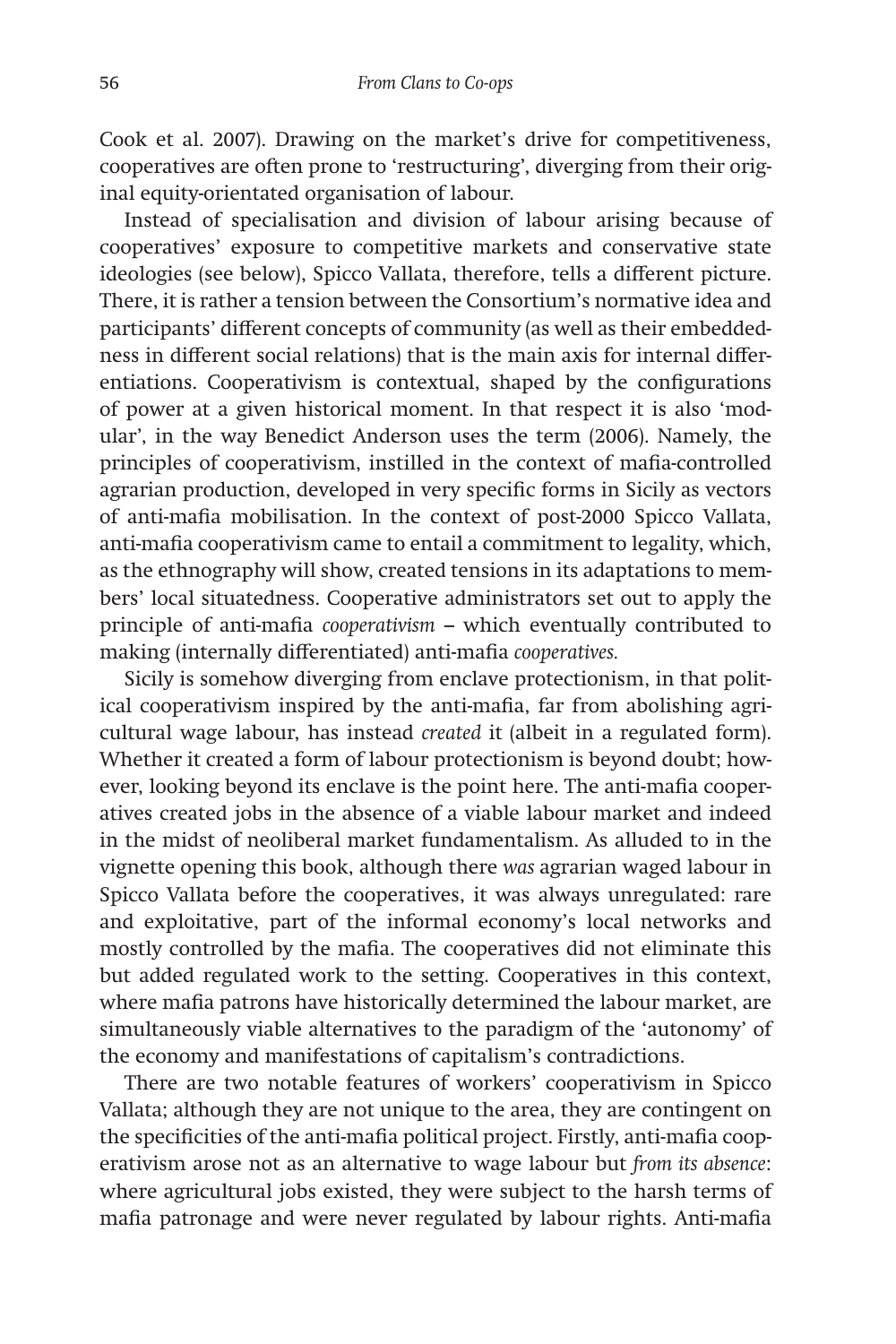cooperatives followed a very pragmatic strategy, offering employment to poor, petty producers. The priority was not to counter wage labour but to better conditions of production and remuneration. Indeed, the main link pulling the anti-mafia cooperatives together is wage labour. Secondly, the 'capitalist' in Spicco Vallata is the state, which grants access to the means of production (land, machinery), and through them to work to the members of social cooperatives. In Sicily, state rhetoric presented this process as the 'restitution of land to the community' (Frigerio and Pati 2007: 2). Thus, the state, as owner and gatekeeper of 'communal' land, endows cooperatives with decommodified land, and crafts an ideological cooperativist model.

This land has been withdrawn from the market and has no exchange value, as it does not partake in commodified transactions. It is given to the cooperatives to safeguard it, remaining inalienable (Weiner 1992). Earmarked like a special-purpose resource (Zelizer 1997), land is endowed with a particular kind of political role, associated to the anti-mafia ideology and movement. This political inalienability needs to be explored in tandem with analyses of cooperatives as institutions protecting resources. The safeguarding role anti-mafia co-ops retain for decommodified plots in Sicily is crucial.

I have already hinted how this feeds in an anthropological discussion of cooperatives as custodians and protectors of assets and resources. Ferry, for instance, sees co-ops as guardians of an 'inalienable' asset, as they appear endorsing discourses of the commons, patrimony and inalienable possessions (Ferry 2005). In Mexico, the co-op does not own the silver deposits it works on; its members are using a number of idioms, pertaining to family and patrimony, to defend the reproduction of the asset.

At the same time labour, the other main resource anti-mafia cooperatives allow locals to access, also changes form – wrested from the mafia as the state attempts to seize control over jobs. While there is a resemblance to classic state collectivism (Humphrey 1983), in Spicco Vallata this statedriven project that decommodifies land and offers job protectionism is taking place in neoliberal contexts, in the face of broader deregulation and state roll-back (Castells 2011). The anti-mafia cooperatives maintain a position of salvaging land, but co-ops also appear as the safeguards of labour across their sociological spectrum.

We shall revisit this twofold problem regarding inalienable, decommodified land and protected, safeguarded labour in the ethnography proper, unfolding in the remainder of this book. For the moment, it lurks in the background as a reminder of the perceived role of co-ops as well as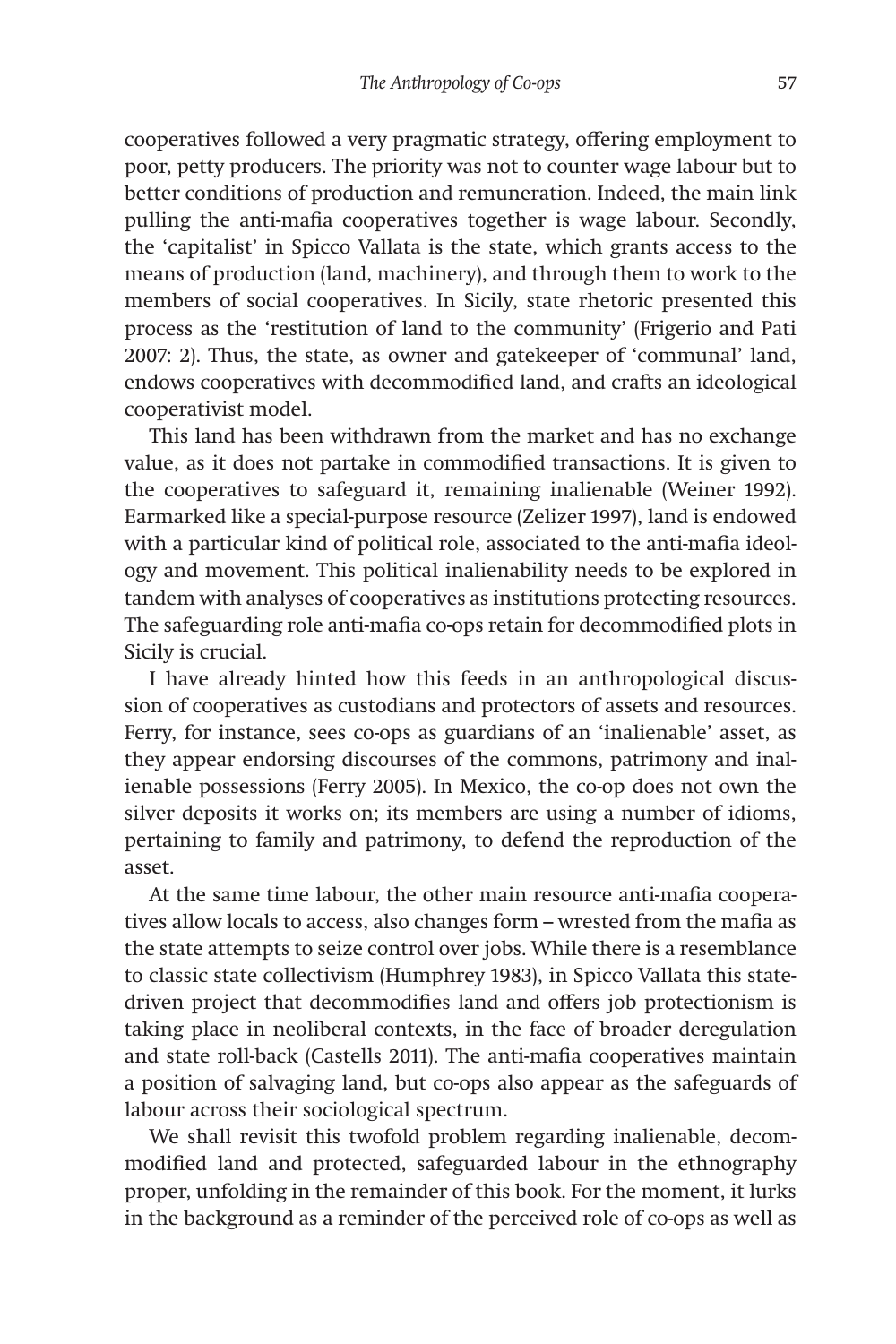the ideological ascriptions to their operation and their means of activity in much of the current state of play in the anthropology of cooperatives. After all, this monograph's ethnographic narrative explores how locals' experience of membership in anti-mafia cooperatives spilled over into other social fields, presenting continuities of cooperative members' activity with local codes and moralities (gossip, registration of land to women, informal work, moral ownership of land). It shows that this interaction can take place *within* the same cooperative, and stems from the tensions between changes imposed by a political project and continuities of members' morals and practices with local codes that the project aims to tackle. In that way, divisions of labour to an extent reflect a distinction between state-driven *cooperativism* (a system of value codified in regularisation of resources) and the grounded meanings of experience of partaking in *cooperatives*. The tension between the legislated and the local denotes the pluralism of economy as different value arenas – different domains of value that interact (Gudeman 2001). What developed among members within the cooperatives, however, rather than struggles over value (Graeber 2001: 115; De Angelis 2007), were clashes of values, registered in diverse social experiences among co-op members.

#### *The Material Anti-mafia*

My research contributes a study of cooperatives from *below* and *within*. In terms of its inquiry into the anti-mafia phenomenon, it also seeks to fulfil the need for a study of change in Sicily predicated on work provision and processes of access to material resources. This is not a parallel pursuit of the analyses of cooperativist dynamics. As much as it is a contribution on the studies of the mafia and anti-mafia, this nexus provides an entry point – a lens – for an anthropological scrutiny of cooperatives. This is a study of the lives of people, who positively engage with the state and whose livelihoods are linked to the struggle against mafia influence in Sicily. This way, moving from civil society to material concerns, I inquire into the transformative experience that cooperative involvement means for their livelihoods, examining a rearrangement of access to material resources on anti-mafia ideological bases.

Specifically, instead of moral reform, the ethnography examines a production-based anti-mafia mobilisation. This departs from a hegemonic focus on 'civic education' and 'moral reform' in current analyses of the 'new' anti-mafia movement. Schneider and Schneider's monograph, focused on late-1990s Palermo, follows the civil society mobilisation known as 'the Palermitan spring'; 'educating for legality' in order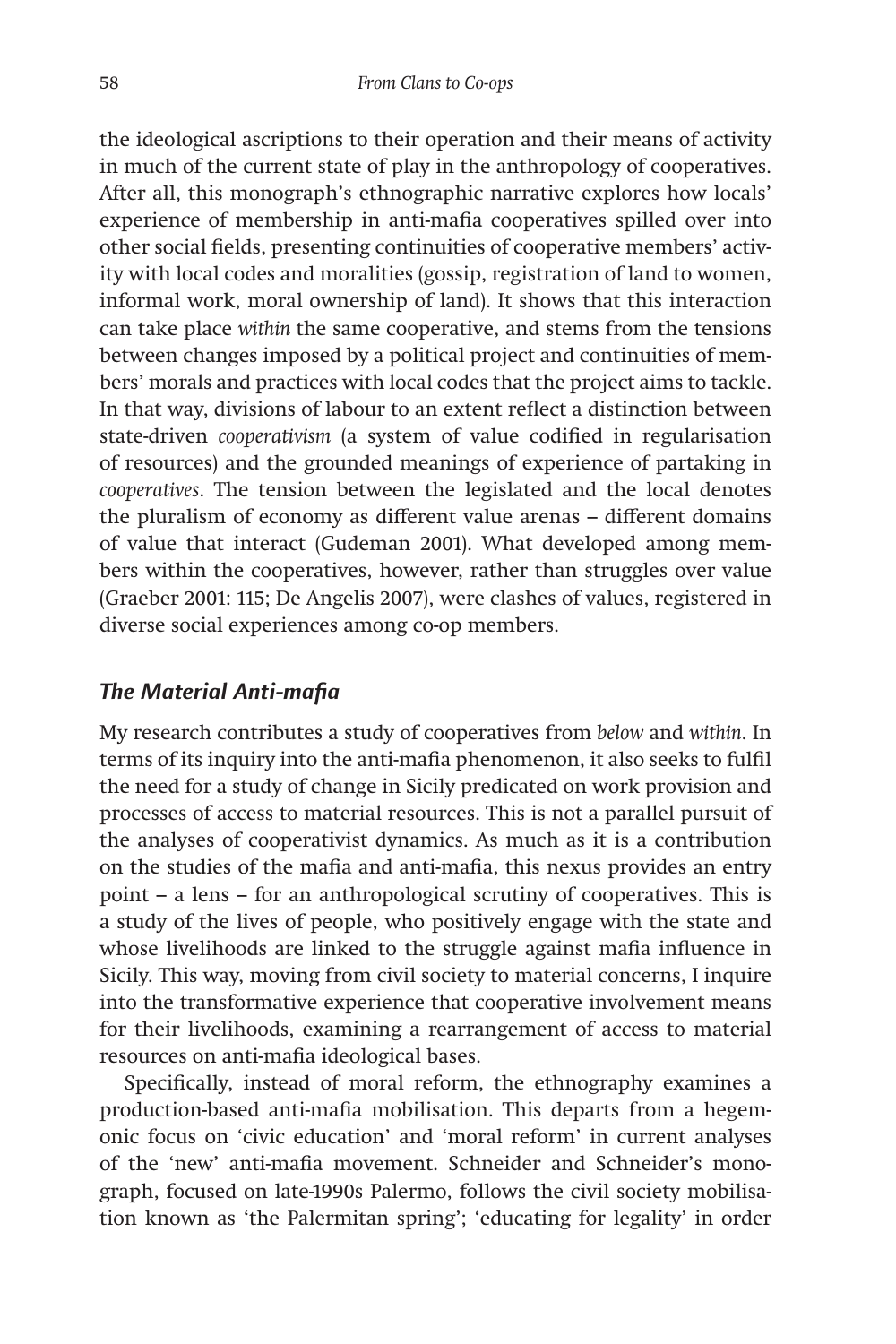to design sound citizens became the anti-mafia movement's major contribution to local civic life (Schneider and Schneider 2003: 260–90). Sociologists prioritised institutional change as the key input to drag society away from mafia (Girolamo 2009), while popular mobilisations have been theorised as ways in which people manifested their 'civic duty' on the streets (Jamieson 2000). Recent culturalist approaches promote the idea that 'the culture of the mafia' can be eroded through educational reform (Gunnarson 2008). Exponents of the 'new' anti-mafia argue for positive engagements with the state, starkly differentiated from how the old *braccianti* saw state agents as allies with *mafiosi* (Arlacchi and Dalla Chiesa 1987). Some of these analyses take for granted the mainstream discourses on the separation between an 'old' and 'new' mafia, assuming a modernisation paradigm neatly separating tradition and change. This is not true of Schneider and Schneider's more nuanced approach (1996; 2003), which underlines the issue of class. It is not true of the movement from clans to co-ops either, as it does not suggest an a la Henry Maine, process towards contract (2008) but one of residues and inertia.

This unproblematised moral reform comes at a cost. Anti-mafia cooperativism, inspired by legality, aims to instigate a value system over resources (employment and property) that contradicted many local values. This formed a process amenable to hierarchisations, as members did not identify with anti-mafia in equal terms morally and practically. The *anti-mafia*, a way of life that stretched beyond the realm of the possible and acts as a vector of inegalitarianism, can show us, as a Sicilian lens, ways to appreciate cooperatives that take us beyond economics. The Spicco Vallata hierarchical situation was also informed, apart from divisions of labour, by the different ideas local co-op members themselves held about state, community, kinship and mafia itself. Anti-mafia cooperativism's strict legalism, aiming to dissociate the cooperatives from certain aspects of local community and tradition, created contradictions on the ground that affected the cooperatives' development.

People who are nominally committed to the anti-mafia have a presence of the mafia *lato sensu* in their everyday life. This situation has stratifying effects on the anti-mafia cooperatives. The cosmologies of mafia and anti-mafia bear complexities that cannot be understood outside the broader workings of political economy and history, as the Schneiders have also pointed out from the origins of their anthropological project (1974). Mafia's embeddedness in the local (economic and other) life actually calls for the presence of anti-mafia, which is historically linked to the material circumstances of people's livelihoods (Rakopoulos 2014a). I shall debate the material basis of anti-mafia in the next chapter, providing a